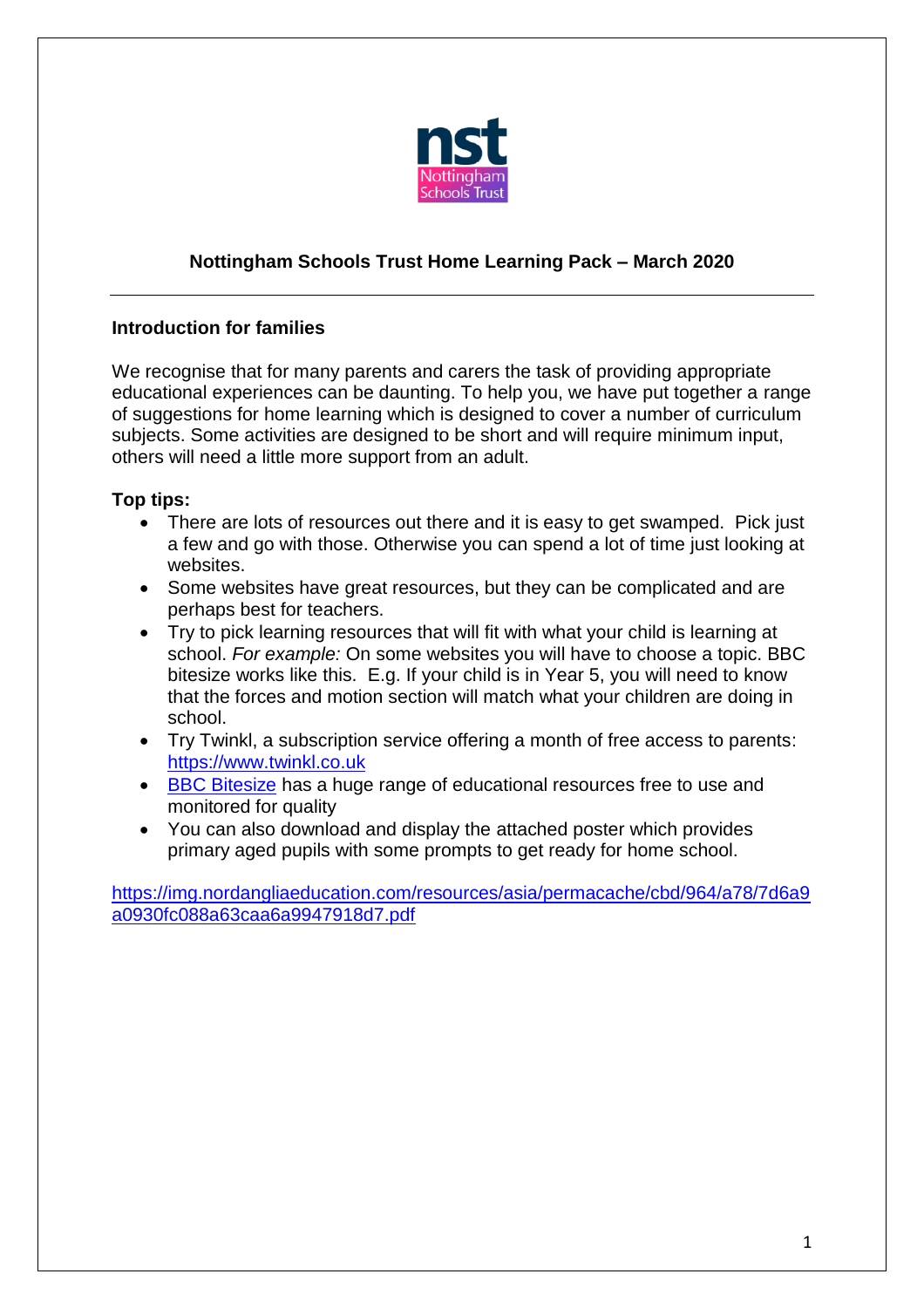| <b>Contents:</b>                                          | Page |
|-----------------------------------------------------------|------|
| Resources for pupils with special educational needs<br>1. | 3    |
| 2. Mathematics                                            | 5    |
| 3. English                                                | 9    |
| 4. Science                                                | 11   |
| 5. History                                                | 13   |
| 6. Geography                                              | 16   |
| 7. The Arts                                               | 18   |
| 8. Computing                                              | 22   |
| 9. Modern Foreign Languages                               | 23   |
| 10. Design and Technology                                 | 24   |
| 11. Physical Education                                    | 27   |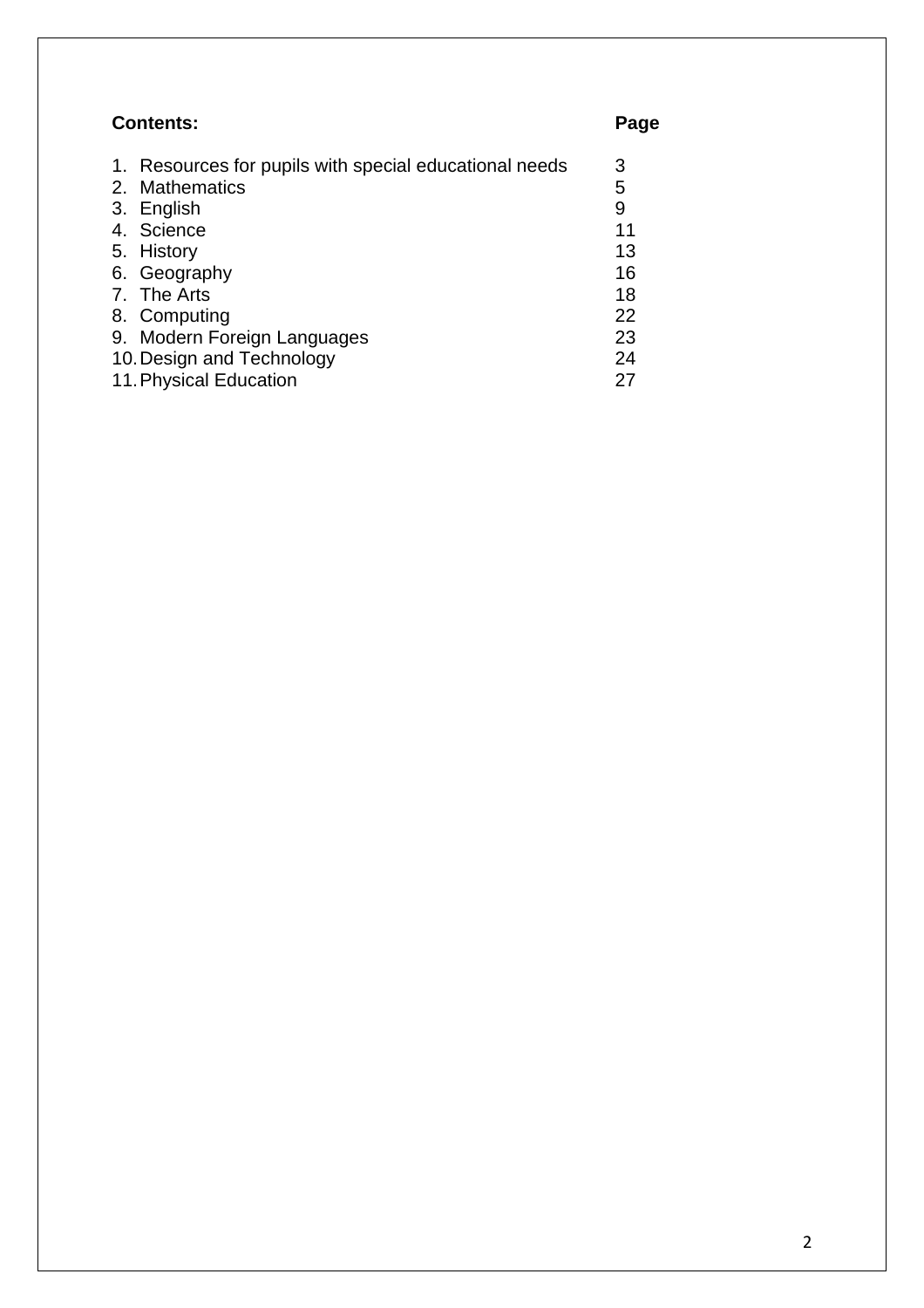## **1. Resources for children with special educational needs**

Children with SEND benefit from familiar routines, so where possible, try to create a regular timetable. Do2learn website (see below) has free resources to download with line drawing symbols to help you create your own timetable. All of the ideas listed below will require some adult input and supervision.

#### **Maths and early language/literacy skills**:

- To develop skills of counting, matching and sorting, categorising and discriminating use a range of common household items such as spoons including plastic and wooden spoons of all different shapes and sizes, plastic cups, bowls, jugs, plates, bottles and sponges. Make different sounds with the items, rattle the spoon in the cup, for example. Fill the cup and jug with water and find out which one holds the most water. How many spoonsful of water are needed to fill the cup or fill the jug?
- Match and find "the same" of plastic plates, cups, mats, cutlery and so on. Sort plastic cutlery into groups of spoons, forks or knives.
- Use items of clothing such as socks or gloves to match pairs and find " *the same*". Sort the pairs and order clothes according to the longest or shortest (scarves are good for this), or according to colour.
- Cut out some shapes- squares, circles and/or triangles (see the link to "Dotolearn" website below for resources). Carry out a shape walk around the home or outside to look for objects that match a particular shape.
- Simple cooking and food preparation activities involve a great deal of mathematical language and skills such as weighing and measuring as well as understanding and learning the concept of time, shape and space as well as all-important safety aspects of using kitchen equipment.
- Find a bag, such as a gift bag or carrier bag. Collect specific items in the home such as "*things that roll*" or "*yellow things*" or "*square things*." Place them in the bag, name each item and count how many you have collected. For older children, extend this activity to phonics, eg "*things beginning with t* "
- Play "*what's in the bag?"* game. Collect a small group of everyday objects from around the home (comb, spoon, plate, key) plus a suitable bag such as a carrier bag or wash bag. Take it in turns to hide one object inside the bag without the other person seeing. Fasten the bag. The other person then has to guess what's in the bag. This game can be extended to phonics activities for collections of objects beginning with "t" for example.
- Rediscover old toys in the home that have not been in use for a while such as Lego or Duplo. These have great potential for learning about colour, shape, number, size as well as developing hand-eye co-ordination and fine motor skills.
- Hide objects around the room and encourage your child to ask questions about where they are. Encourage them to use or follow directions using preposition words such as "on" "under", "behind", "below", "over". If possible, take photos of the objects on your phone beforehand so the child knows what to look for and can check that they have found all objects at the end of the game.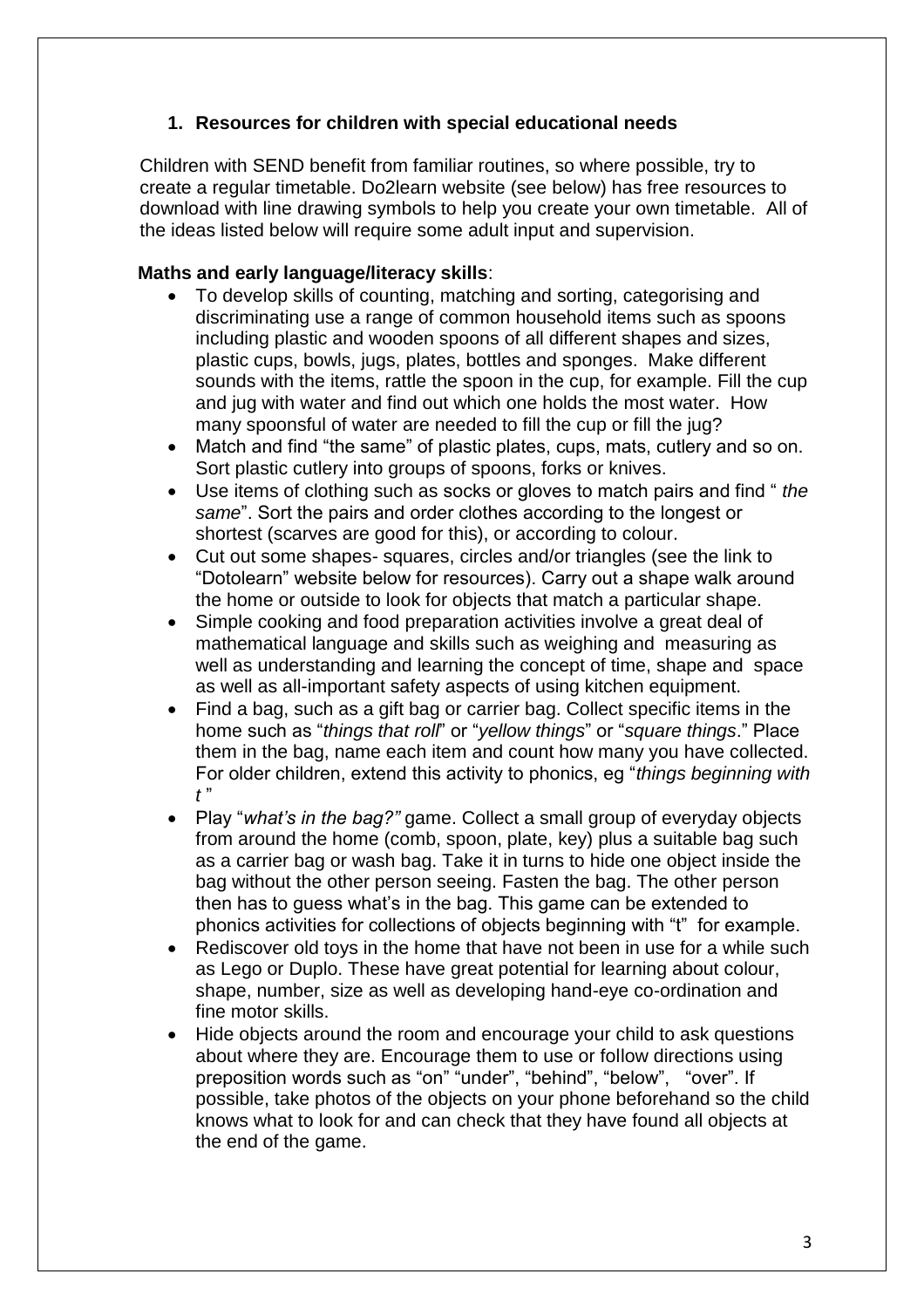- Create photo diaries of your child doing the various activities listed. This will help them to remember what they did yesterday/the day before. Encourage them to talk about past actions and activities.
- If possible, encourage your child to video an activity at home using your phone such as a meal time or an adult preparing a meal. Ask them to play it back and talk about what they saw.

#### **Useful websites**:

• [www.do2learn.com](http://www.do2learn.com/)

This website specialises in providing information, advice and support for SEND with lots of free resources that can be downloaded and printed for use. For example, you can download picture symbols for basic vocabulary and matching games and activities. Other ideas to promote communication are also available with free resources to support activities

- [https://www.pathstoliteracy.org/blog/56-tactile-math-ideas-ideas-and](https://www.pathstoliteracy.org/blog/56-tactile-math-ideas-ideas-and-suggestions-development-basic-concepts-early-maths-skills)[suggestions-development-basic-concepts-early-maths-skills](https://www.pathstoliteracy.org/blog/56-tactile-math-ideas-ideas-and-suggestions-development-basic-concepts-early-maths-skills) This link takes you to some great ideas for the development of basic skills and concepts in Maths via practical activities using common, household articles.
- [www.nasen.org.uk](http://www.nasen.org.uk/) The eNational Association for Special Educational Needs is a UK charitable organisation and contains information about different types of SEND as well as links to useful resources, advice and information.
- [www.autismeducationtrust.org.uk](http://www.autismeducationtrust.org.uk/) The autism education trust is a national organisation. The website contains useful information about autism and resources for use with pupils with autism.
- [www.literacytrust.org.uk](http://www.literacytrust.org.uk/)

This website contains a wealth of information and resources for use with pupils with SEND aimed at encouraging early communication skills and early reading skills.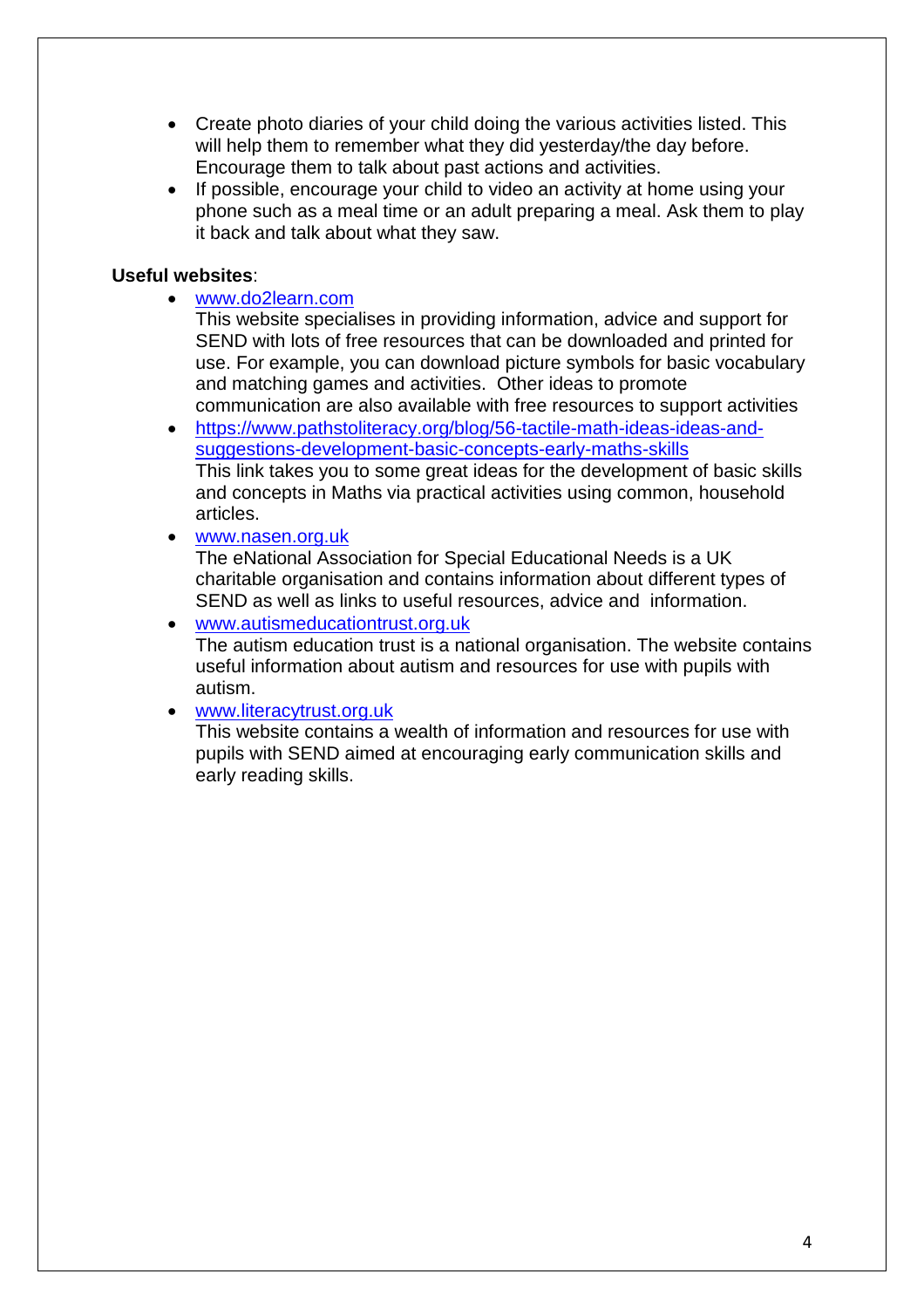## **2. Mathematics**

The national curriculum expectations for each year group are set out in the government document:

[https://assets.publishing.service.gov.uk/government/uploads/system/uploads/attach](https://assets.publishing.service.gov.uk/government/uploads/system/uploads/attachment_data/file/425601/PRIMARY_national_curriculum.pdf) [ment\\_data/file/425601/PRIMARY\\_national\\_curriculum.pdf.](https://assets.publishing.service.gov.uk/government/uploads/system/uploads/attachment_data/file/425601/PRIMARY_national_curriculum.pdf)

The curriculum includes information across all areas of knowledge and skills including number and place value, addition and subtraction, multiplication and division, geometry, algebra, fractions and measurement.

## **Websites for all year groups**

- BBC [Teach](https://www.bbc.co.uk/teach/ks1-maths/zhng7nb) Key Stage 1
- BBC [Teach](https://www.bbc.co.uk/teach/ks2-maths/zm9my9q) Key Stage 2
- [Mathsticks](https://mathsticks.com/my/tag/ks1-5-7-yrs-2/) Key Stage 1
- Mathsticks Key Stage 2
	- Times Tables Rockstars
		- Puzzles for Key Stage 2, some [appropriate](https://www.ilovemathsgames.com/puzzles.html) for Key Stage 1
		- Free 28 day Trial with [resources](https://www.numberstacks.co.uk/free-trial/) from EYFS up to Y6
		- Maths with Mum Lessons, videos and [interactive](https://www.mathswithmum.com/primary-maths-lessons/) questions
		- Maths [Prodigy](https://play.prodigygame.com/) Game
		- Hit The Button Times Tables and [Number](https://www.topmarks.co.uk/maths-games/hit-the-button) Bonds
		- Tasks for every [curriculum](https://garyhall.org.uk/primary-maths-resources.php) objective from Year 1 up
		- • [Mathematic](http://www.mathematicshed.com/) Shed Free 14 day trial
		- • [Multiplication](https://www.schoolimprovementliverpool.co.uk/maths-multiplication-resource)

• Free 28 day Trial with resources from EYFS up to Y6 – <https://www.numberstacks.co.uk/free-trial/>

- All year groups, free maths games <https://www.arcademics.com/>
- Free during school closure <https://www.brainpop.com/math/>
- You can find times tables songs on YouTube like this one [https://www.youtube.com/watch?v=8QU\\_E0u-tP4](https://www.youtube.com/watch?v=8QU_E0u-tP4)
- Times Tables activities <http://www.iseemaths.com/tables/>
- Games <http://www.iseemaths.com/games-resources/>
- 3-part lessons for all year groups [http://www.iseemaths.com/3-act](http://www.iseemaths.com/3-act-tasks/)[tasks/](http://www.iseemaths.com/3-act-tasks/)

• Mathletics free trial for 48 hours – [https://www.mathletics.com/uk/for](https://www.mathletics.com/uk/for-home/free-trial/)[home/free-trial/](https://www.mathletics.com/uk/for-home/free-trial/)

• Free resources all ages – [https://www.hamilton-trust.org.uk/blog/free](https://www.hamilton-trust.org.uk/blog/free-maths-resources-hamilton/)[maths-resources-hamilton/](https://www.hamilton-trust.org.uk/blog/free-maths-resources-hamilton/)

• Key Stage 1 – <https://www.planbee.com/ks1-home-learning-pack-maths>

• Lower Key Stage 2 – [https://www.planbee.com/lks2-home-learning-pack](https://www.planbee.com/lks2-home-learning-pack-maths)[maths](https://www.planbee.com/lks2-home-learning-pack-maths)

• Upper Key Stage 2- [https://www.planbee.com/uks2-home-learning-pack](https://www.planbee.com/uks2-home-learning-pack-maths)[maths](https://www.planbee.com/uks2-home-learning-pack-maths)

• Quizzes for all year groups – <https://diagnosticquestions.com/WhiteRose>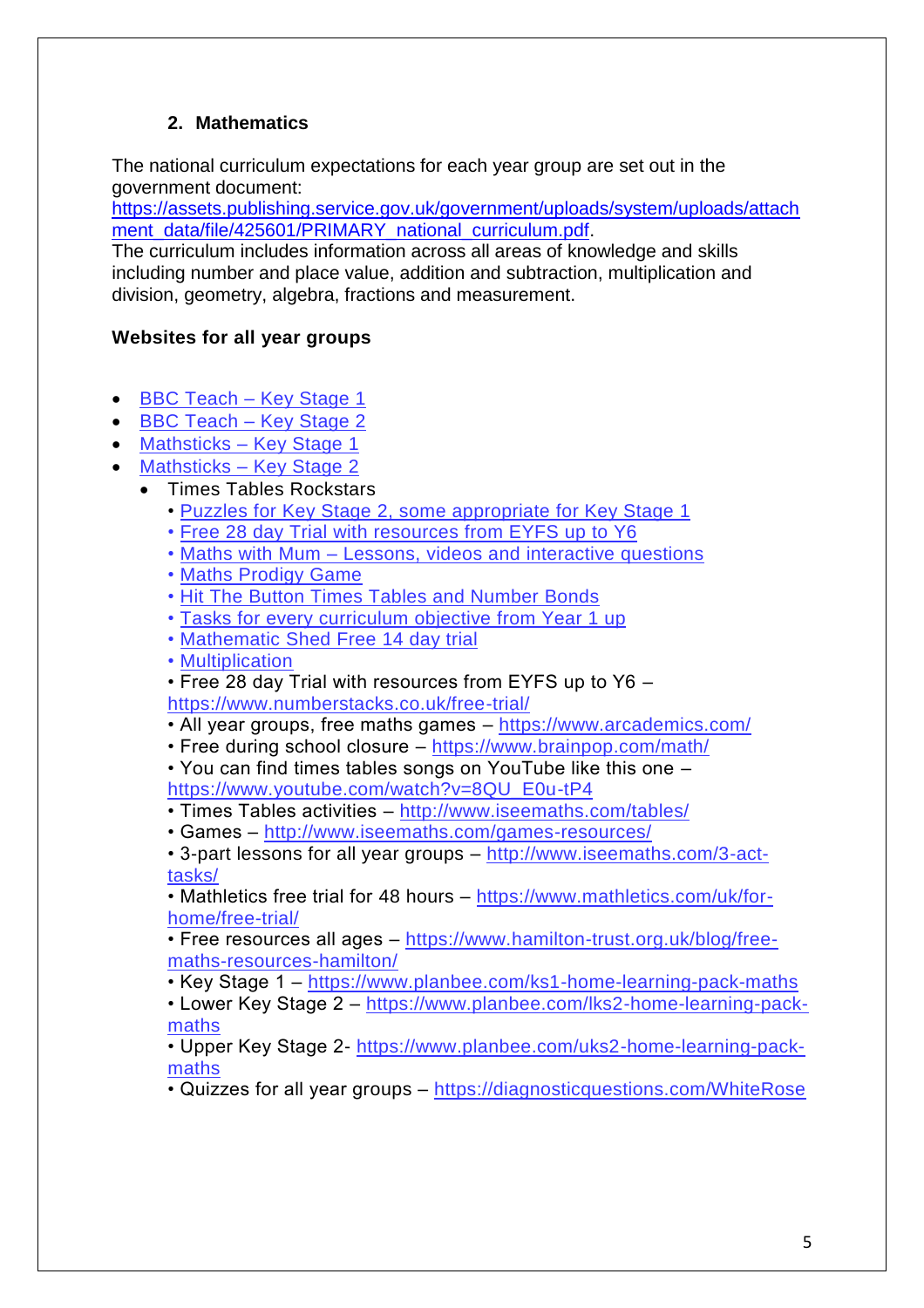## **A. Early Years Foundation Stage (EYFS)**

- EYFS [First4Maths](https://www.first4maths.co.uk/product/year-eyfs-creative-at-home-free/) Creative at Home Free download
- • [Mathematics](https://www.mathematicsmastery.org/wp-content/uploads/2020/03/Parent_Maths_Rec_W1-3.pdf) Mastery At home materials Reception Weeks 1 3
- • [Mathematics](https://www.mathematicsmastery.org/wp-content/uploads/2020/03/Parent_Maths_Rec_W4-6.pdf) Mastery At home materials Reception Weeks 4 6
- • [Classroom](https://kids.classroomsecrets.co.uk/category/eyfs/eyfs-maths/) Secrets sign up free
- • [Mathsticks](https://mathsticks.com/my/tag/eyfs-2-5-yrs/) ages 2-5
- Number sense activities <http://www.iseemaths.com/early-number/>
- Games <https://www.abcya.com/grades/k/numbers>

## **B. Year 1**

• [White Rose Maths](https://whiterosemaths.com/homelearning/year-1/) - the White Rose Maths Team has prepared a series of five brand new maths lessons for each year group. Every lesson comes with a short video showing you clearly and simply how to help your child to complete the activity successfully.

- • [Mathematics](https://www.mathematicsmastery.org/wp-content/uploads/2020/03/Parent_Maths_Y1_W1-2.pdf) Mastery Year 1 Weeks 1 2
- • [Mathematics](https://www.mathematicsmastery.org/wp-content/uploads/2020/03/Parent_Maths_Y1_W3-5.pdf) Mastery Year 1 Weeks 3 5
- •[First4Maths](https://www.first4maths.co.uk/product/year-1-creative-at-home-free/) Creative at Home Free download
- • [Classroom](https://kids.classroomsecrets.co.uk/category/year-1/year-1-maths/) Secrets sign up free

## **C. Year 2**

• White Rose Maths – Home [learning](https://whiterosemaths.com/homelearning/year-2/) – Year 2 - the White Rose Maths Team has prepared a series of five brand new maths lessons for each year group. Every lesson comes with a short video showing you clearly and simply how to help your child to complete the activity successfully.

- [First4Maths](https://www.first4maths.co.uk/product/year-2-creative-at-home-free/) Creative at Home Year 2
- • [Mathematics](https://www.mathematicsmastery.org/wp-content/uploads/2020/03/Parent_Maths_Y2_W1-2.pdf) Mastery Year 2 Weeks 1 2
- • [Mathematics](https://www.mathematicsmastery.org/wp-content/uploads/2020/03/Parent_Maths_Y2_W3-5.pdf) Mastery Year 2 Weeks 3 5
- • [Classroom](https://kids.classroomsecrets.co.uk/category/year-2/year-2-maths/) Secrets Year 2 sign up free

## **D. Year 3**

• [White Rose Maths Y3](https://whiterosemaths.com/homelearning/year-3/) - the White Rose Maths Team has prepared a series of five brand new maths lessons for each year group. Every lesson comes with a short video showing you clearly and simply how to help your child to complete the activity successfully.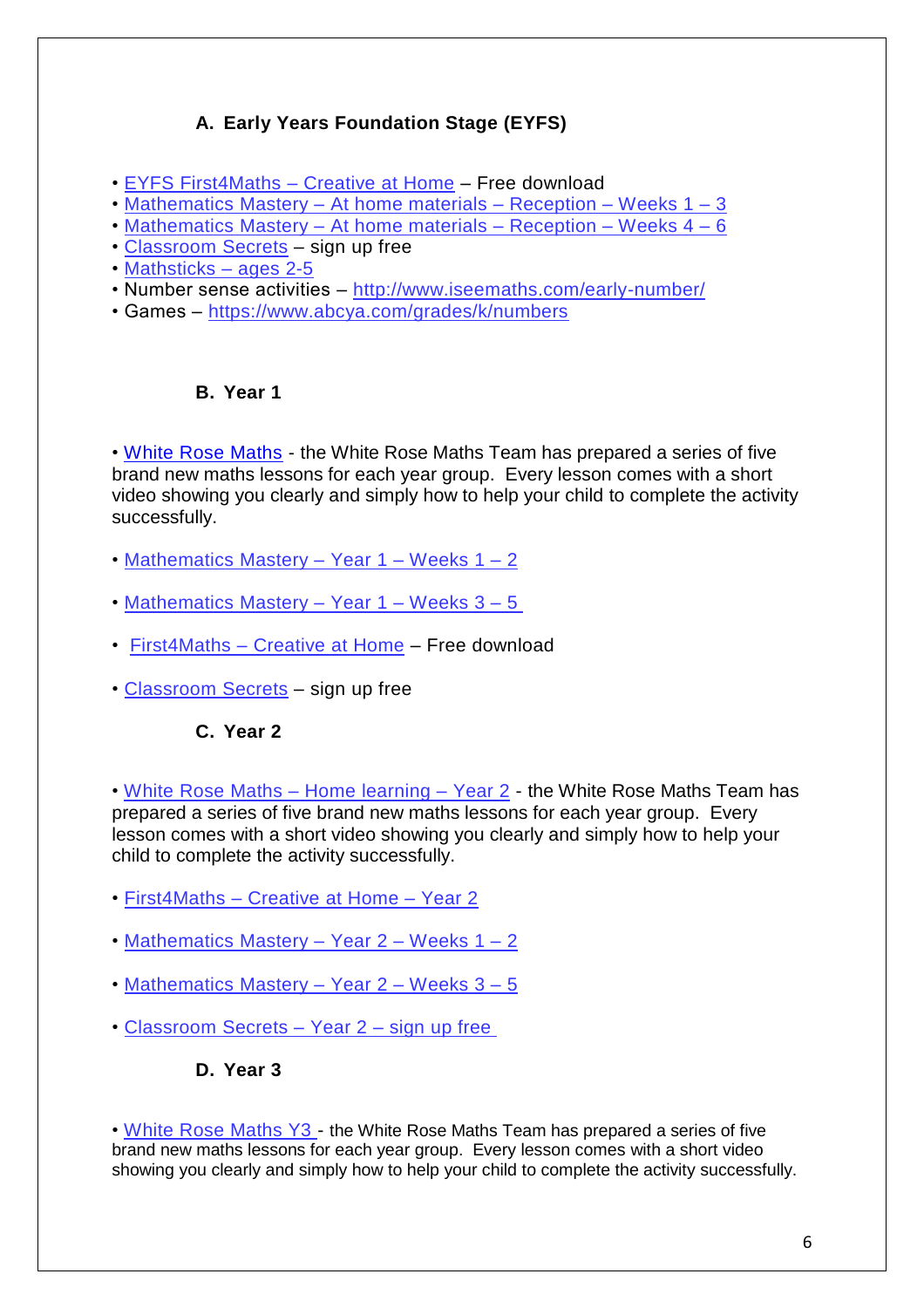- [First4Maths](https://www.first4maths.co.uk/product/year-3-creative-at-home-free/) Creative at Home Year 3
- • [Mathematics](https://www.mathematicsmastery.org/wp-content/uploads/2020/03/Parent_Maths_Y3_W1-4.pdf) Mastery Year 3 Parents Weeks 1 4
- • [Mathematics](https://www.mathematicsmastery.org/wp-content/uploads/2020/03/Student_Maths_Y3_W1-4.pdf) Mastery Year 3 Students Weeks 1 4
- • [Classroom](https://kids.classroomsecrets.co.uk/category/year-3/year-3-maths/) Secrets Year 3 sign up free
- My Mini [Maths](https://myminimaths.co.uk/year-3-mini-maths/)

## **E. Year 4**

• [White Rose Maths Y4](https://whiterosemaths.com/homelearning/year-4/) - the White Rose Maths Team has prepared a series of five brand new maths lessons for each year group. Every lesson comes with a short video showing you clearly and simply how to help your child to complete the activity successfully.

- [First4Maths](https://www.first4maths.co.uk/product/year-4-creative-at-home-free/) Creative at Home Year 4
- • [Mathematics](https://www.mathematicsmastery.org/wp-content/uploads/2020/03/Parent_Maths_Y4_W1-4.pdf) Mastery Year 4 Parents Weeks 1 4
- • [Mathematics](https://www.mathematicsmastery.org/wp-content/uploads/2020/03/Student_Maths_Y4_W1-4.pdf) Mastery Year 4 Students Weeks 1 4
- • [Classroom](https://kids.classroomsecrets.co.uk/category/year-4/year-4-maths/) Secrets Year 4 sign up free
- My Mini [Maths](https://myminimaths.co.uk/year-4-mini-maths/) Year 4
- • [Multiplication](https://www.emile-education.com/worksheet-directory/multiplication-tables-check-mtc-worksheets/) Time Tables Check

#### **F. Year 5**

• [White Rose Maths Y5](https://whiterosemaths.com/homelearning/year-5/) - the White Rose Maths Team has prepared a series of five brand new maths lessons for each year group. Every lesson comes with a short video showing you clearly and simply how to help your child to complete the activity successfully.

- [First4Maths](https://www.first4maths.co.uk/product/year-5-creative-at-home-free/) Creative at Home Year 5
- • [Mathematics](https://www.mathematicsmastery.org/wp-content/uploads/2020/03/Parent_Maths_Y5_W1-4.pdf) Mastery Year 5 Weeks 1 4 Parents Guidance Pack
- • [Mathematics](https://www.mathematicsmastery.org/wp-content/uploads/2020/03/Student_Maths_Y5_W1-4.pdf) Mastery Year 5 Weeks 3 5 Students
- • [Classroom](https://kids.classroomsecrets.co.uk/category/year-5/year-5-maths/) Secrets Year 5 sign up free
- My Mini [Maths](https://myminimaths.co.uk/year-5-mini-maths/) Year 5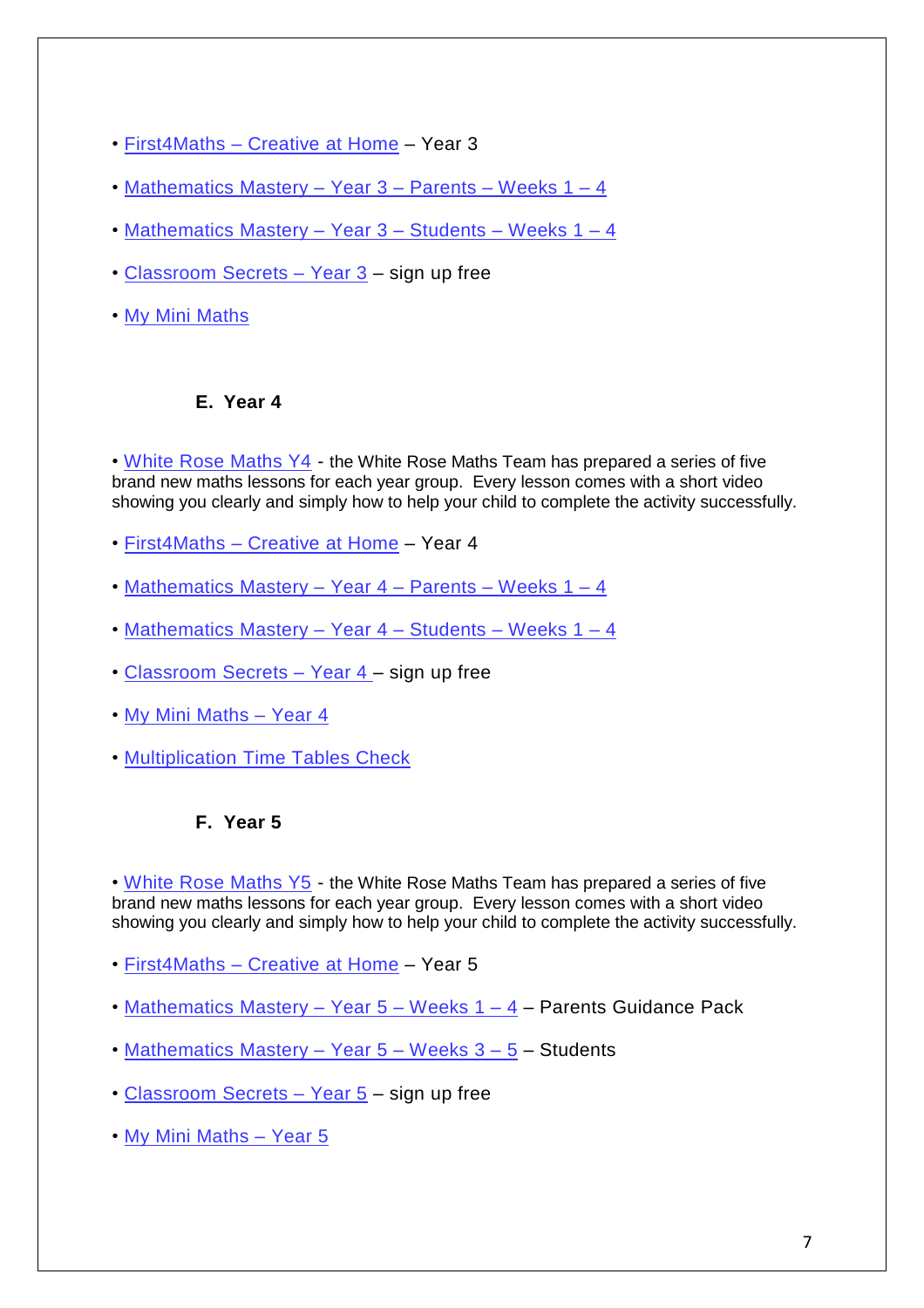#### **G. Year 6**

• [White Rose Maths Y6](https://whiterosemaths.com/homelearning/year-6/) - the White Rose Maths Team has prepared a series of five brand new maths lessons for each year group. Every lesson comes with a short video showing you clearly and simply how to help your child to complete the activity successfully.

- [First4Maths](https://www.first4maths.co.uk/product/year-6-creative-at-home-free/) Creative at Home Year 6
- • [Mathematics](https://www.mathematicsmastery.org/wp-content/uploads/2020/03/Parent_Maths_Y6_W1-4.pdf) Mastery Year  $6$  Weeks  $1 4$  Parents Guidance Pack
- • [Mathematics](https://www.mathematicsmastery.org/wp-content/uploads/2020/03/Maths-Y6-W1-4-learner-pack.pdf) Mastery Year 6 Weeks 3 5 Students
- • [Classroom](https://kids.classroomsecrets.co.uk/category/year-6/year-6-maths/) Secrets Year 6 sign up free
- My Mini [Maths](https://myminimaths.co.uk/year-6-mini-maths/) Year 6
- • [Explanation](https://www.youtube.com/channel/UCVelQlu1fp6tm1aJLc2zUuw) of SATs questions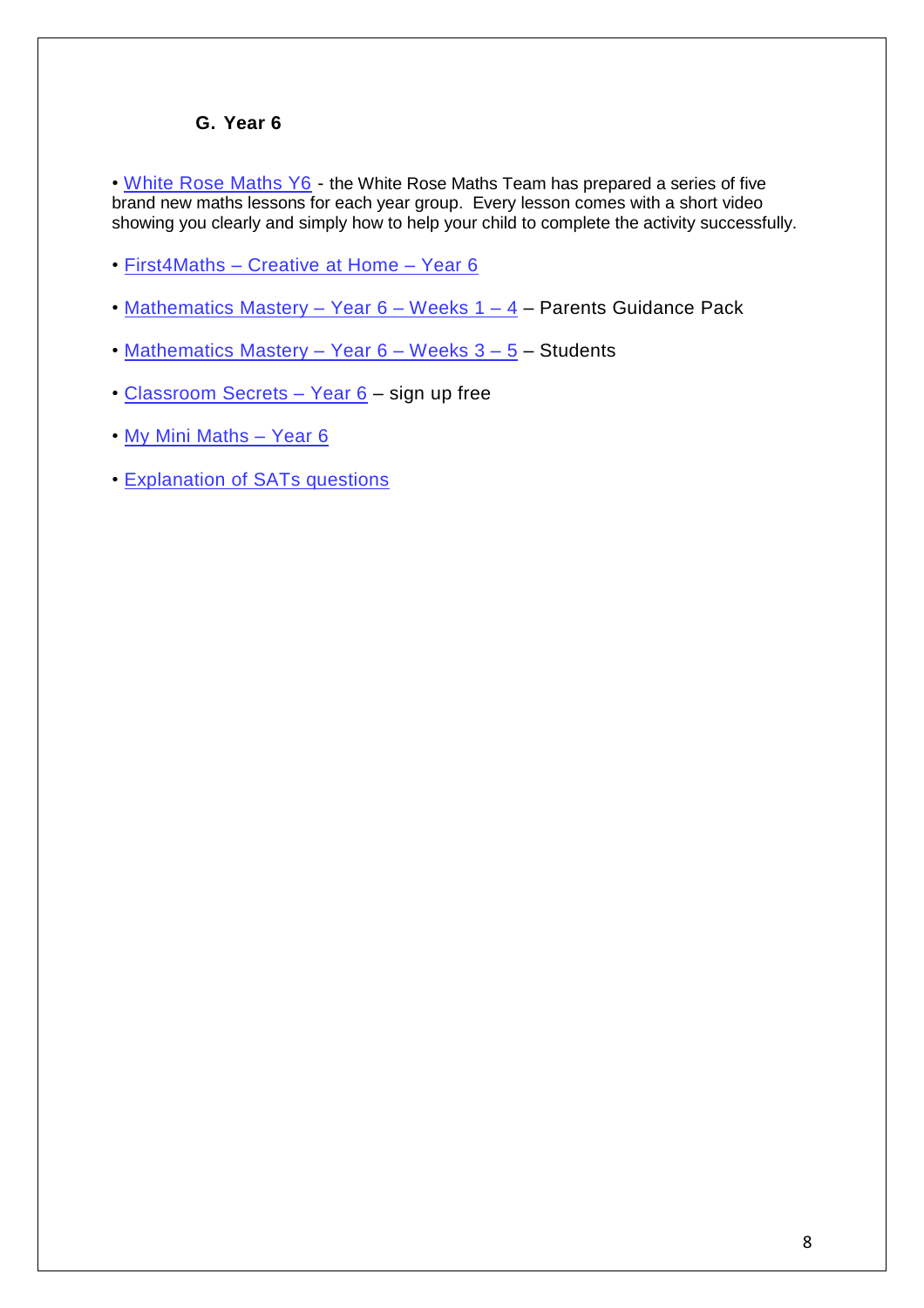## **3. English**

The national curriculum expectations for each year group are set out in the government document:

[https://assets.publishing.service.gov.uk/government/uploads/system/uploads/attach](https://assets.publishing.service.gov.uk/government/uploads/system/uploads/attachment_data/file/425601/PRIMARY_national_curriculum.pdf) [ment\\_data/file/425601/PRIMARY\\_national\\_curriculum.pdf](https://assets.publishing.service.gov.uk/government/uploads/system/uploads/attachment_data/file/425601/PRIMARY_national_curriculum.pdf)

Curriculum content is set out across the areas of reading, writing, spelling punctuation and grammar.

## **Phonics**

- Twinkl will be doing a daily phonics lesson, 9.30 to 10.30 a.m. Go on to the website and click on the Home Learning Hub.<https://www.twinkl.com/>
- <https://www.teachyourmonstertoread.com/teachers-area/classroom-toolkit>
- <https://www.readwithphonics.com/phonics-resources>
- Ruth Miskin is also providing a daily session at <https://www.ruthmiskin.com/en/>

## **Reading and Writing**

- The Reading Realm<https://thereadingrealm.co.uk/>
- [Love My Books](http://www.lovemybooks.co.uk/) Creative, fun activities to support children's literacy
- [No Red Ink](https://www.noredink.com/) builds stronger writers through interest-based curriculum, adaptive exercises, and actionable data.
- [Discovery Education](http://puzzlemaker.discoveryeducation.com/) Free tool to make your own word puzzles.
- [Jane Considine](https://twitter.com/janeconsidine/status/1238476875909009409) delivering daily English activities by video for pupils to complete at home.
- [Sentence Stacking with Jane Considine](https://www.youtube.com/watch?v=rs3rCIhtQso)
- Children's books read online Facebook: [https://m.facebook.com/oliverjeffersart/photos/a.391765256611/10156586435](https://m.facebook.com/oliverjeffersart/photos/a.391765256611/10156586435571612/?type=3) [571612/?type=3](https://m.facebook.com/oliverjeffersart/photos/a.391765256611/10156586435571612/?type=3)
- Kids' Poems and Stories with Michael Rosen Free stories, poems, songs, and jokes - YouTube. Subscribe and only click on that name: <https://www.youtube.com/user/artificedesign/videos>
- Hoopla Public library online: <https://www.hoopladigital.com/>
- Creative writing resources By Lou Enstone: [https://www.dropbox.com/s/oeezrloxo25rk7y/Creative%20Writing%20Remote](https://www.dropbox.com/s/oeezrloxo25rk7y/Creative%20Writing%20Remote%20Learning%20%40englishlulu.pptx?dl=0%23) [%20Learning%20%40englishlulu.pptx?dl=0#](https://www.dropbox.com/s/oeezrloxo25rk7y/Creative%20Writing%20Remote%20Learning%20%40englishlulu.pptx?dl=0%23)
- Solomon Kingsnorth Free books in PDF, Word and audiobook format Alice in Wonderland / Wind in the Willows / The Railway Children / The Jungle Book / Peter Pan / Black Beauty: <https://www.researchify.co.uk/audiobooks.html>
- British Library How to make a mini book [https://www.bl.uk/childrens](https://www.bl.uk/childrens-books/activities/make-a-miniature-book)[books/activities/make-a-miniature-book#](https://www.bl.uk/childrens-books/activities/make-a-miniature-book)
- 3000 Ebooks and audiobooks free for children of all ages: <https://worldbook.kitaboo.com/reader/worldbook/index.html#!/>
- Open Library Access Free <https://openlibrary.org/>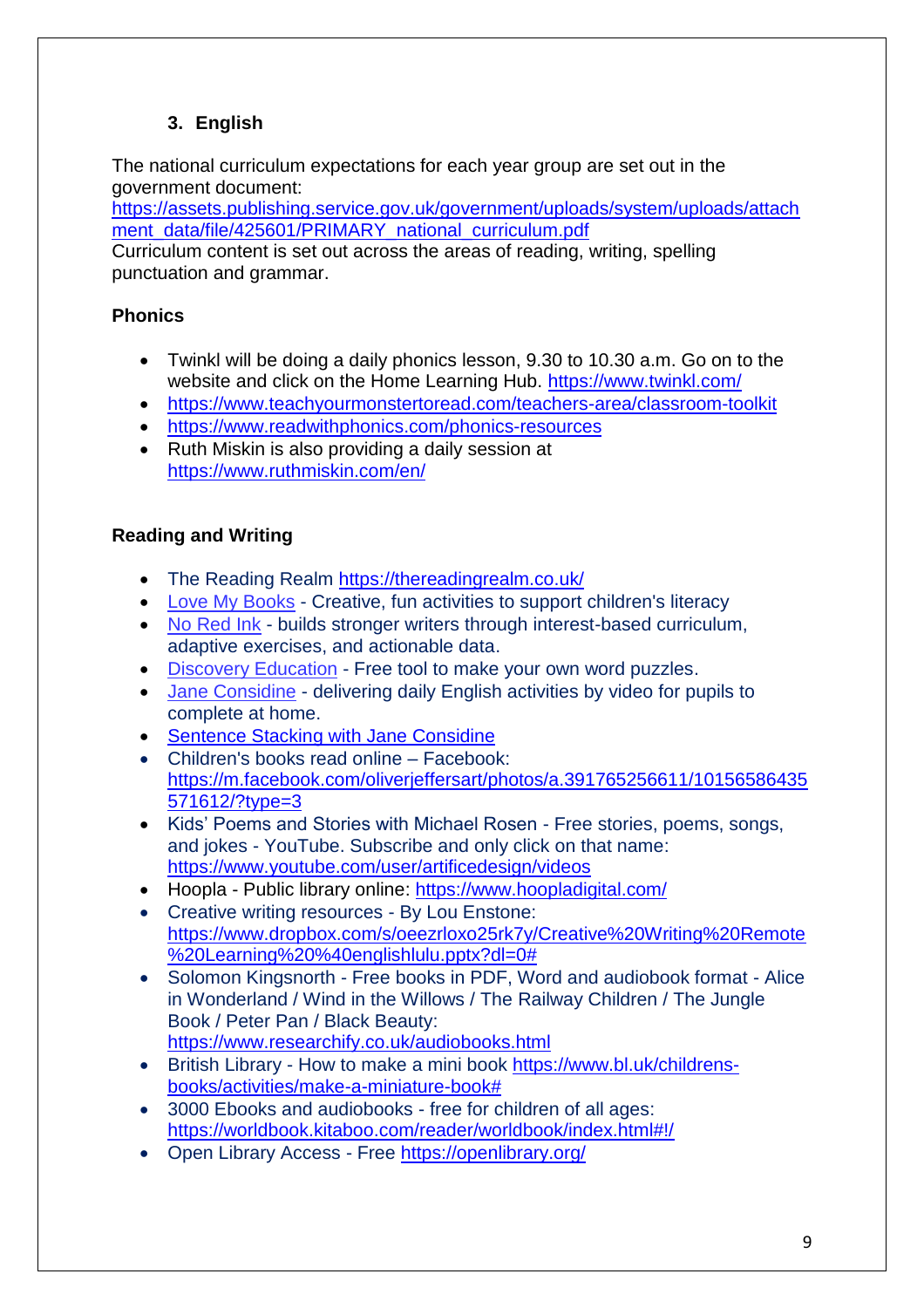• British Council - Resources for English language learning: [https://www.britishcouncil.org/school-resources/find](https://l.facebook.com/l.php?u=https%3A%2F%2Fwww.britishcouncil.org%2Fschool-resources%2Ffind&h=AT0xvSZexcQ7MuYSjpVWI4mpgtw39uT1Alni-y-RaxYrtm3_KQKS8QXNdzP692Nxpw2CCmJLSoVzLHsY-Q3Rai_h0Xl3Z5sRMdkmU1nTdsqyS9W2u8FP_rukjeWW7qxAMfdnkAC6ZuxE7tPZpqeyX5iT6SaBDn7cMR7TkxgHujkYUfcQij1SCnUKzoWso18)



Image credit: Sketches for *The Gruffalo,* 1999 © Axel Scheffler 1999. Photo by Joseph Turp

The British Library has just launched a brand new website – **[Discovering](https://www.bl.uk/childrens-books/)  [Children's Books](https://www.bl.uk/childrens-books/)**. It's completely free to access and full of creative activities to do at home. Aimed at primary school children, teachers and book-lovers of all ages, the site explores the history and rich variety of children's literature, through treasures from the British Library, Seven Stories, Bodleian Libraries (in Oxford) and the Victoria & Albert museum. Explore over 100 fascinating items, from one-of-a-kind manuscripts to illustrations and printed books. Go down the rabbit hole with Lewis Carroll's original manuscript of *Alice's Adventures in Wonderland*. Rifle through Roald Dahl's drafts, John Agard's poetry notebooks or sketches by Judith Kerr, Axel Scheffler and Liz Pichon. For the writers and artists of the future, there's a gallery of free [activities](https://www.bl.uk/childrens-books/creative-activities) to spark children's creativity and inspire their own stories, poems, illustrations and more.

- Learn how to draw a Gruffalo: [https://www.bl.uk/childrens-books/videos/axel-scheffler-how-to-draw-a](https://www.bl.uk/childrens-books/videos/axel-scheffler-how-to-draw-a-gruffalo)[gruffalo](https://www.bl.uk/childrens-books/videos/axel-scheffler-how-to-draw-a-gruffalo)
- Create your own characters: [https://www.bl.uk/childrens-books/videos/viviane-schwarz-how-to-develop-a](https://www.bl.uk/childrens-books/videos/viviane-schwarz-how-to-develop-a-character)[character#](https://www.bl.uk/childrens-books/videos/viviane-schwarz-how-to-develop-a-character)
- Try Joseph Coehlo's poetry prompts: <https://www.bl.uk/childrens-books/activities/poetry-prompts>
- Make a miniature book: <https://www.bl.uk/childrens-books/activities/make-a-miniature-book>
- Make your own comic strips: <https://www.bl.uk/childrens-books/activities/make-your-own-comic-strip-stories>
- Invent your own superhero: <https://www.bl.uk/childrens-books/activities/what-makes-a-hero-super>

Dive in here and spread the word!

**W** @BL Learning: Share your work and tag us, and we'll do our best to re-tweet!

Or get in touch with [Andrea.Varney@bl.uk.](mailto:Andrea.Varney@bl.uk) She'd love to hear from you. [https://www.bl.uk/childrens-books.](https://www.bl.uk/childrens-books)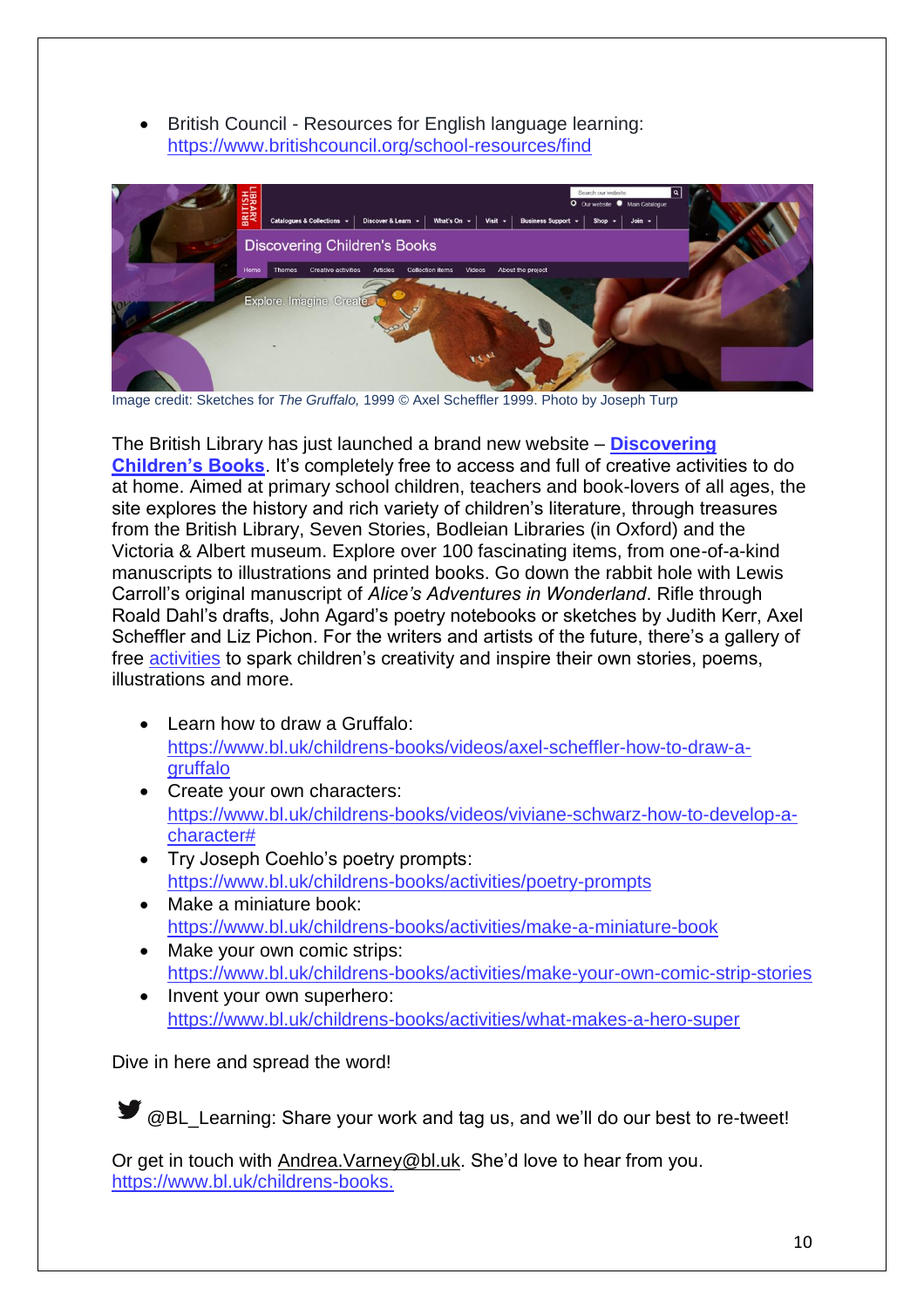## **4. Science**

Use this table which shows you the curriculum content your child will be learning at school to choose appropriate digital content.

| <b>EYFS</b>     | Children know about similarities and differences in objects,<br>$\bullet$<br>materials and living things.<br>They talk about their environment and how different environments<br>$\bullet$<br>change or vary.<br>They make observations of animals and plants. They talk about<br>$\bullet$<br>changes in animals and plants and why. |                                 |                                              |                                           |                    |                           |
|-----------------|---------------------------------------------------------------------------------------------------------------------------------------------------------------------------------------------------------------------------------------------------------------------------------------------------------------------------------------|---------------------------------|----------------------------------------------|-------------------------------------------|--------------------|---------------------------|
| YR <sub>1</sub> | Plants                                                                                                                                                                                                                                                                                                                                | Animals,<br>including<br>humans | Everyday<br>materials                        | Seasonal<br>changes                       |                    |                           |
| YR <sub>2</sub> | Plants                                                                                                                                                                                                                                                                                                                                | Animals,<br>including<br>humans | Everyday<br>materials                        | Living<br>things<br>and their<br>habitats |                    |                           |
| YR <sub>3</sub> | Plants                                                                                                                                                                                                                                                                                                                                | Animals,<br>including<br>humans | Forces and<br>magnets                        | <b>Rocks</b>                              | Light              | Working<br>scientifically |
| YR4             | Sound                                                                                                                                                                                                                                                                                                                                 | Animals,<br>including<br>humans | States of<br>matter                          | Living<br>things<br>and their<br>habitats | Electricity        | Working<br>scientifically |
| YR <sub>5</sub> | Forces                                                                                                                                                                                                                                                                                                                                | Animals,<br>including<br>humans | Properties<br>and<br>changes of<br>materials | Living<br>things<br>and their<br>habitats | Earth and<br>space | Working<br>scientifically |
| YR <sub>6</sub> | Evolution<br>and<br>inheritance                                                                                                                                                                                                                                                                                                       | Animals,<br>including<br>humans | Light                                        | Living<br>things<br>and their<br>habitats | Electricity        | Working<br>scientifically |

| The following websites have been checked to make sure that they provide     |                                                                                                                  |  |  |
|-----------------------------------------------------------------------------|------------------------------------------------------------------------------------------------------------------|--|--|
| learning that supports the 2014 National Curriculum. This is the curriculum |                                                                                                                  |  |  |
| your children study at school.                                              |                                                                                                                  |  |  |
| Website                                                                     | <b>Notes</b>                                                                                                     |  |  |
| https://www.brainpop.com/                                                   | American site but you can choose                                                                                 |  |  |
|                                                                             | the English curriculum. On the                                                                                   |  |  |
| This website has resources for all                                          | home page, scroll down and click                                                                                 |  |  |
| subjects, not just science.                                                 | on standards                                                                                                     |  |  |
| YR3 - 6                                                                     | <b>BrainPOP</b><br><b>Educators Website</b><br><b>Standards</b><br>Certification                                 |  |  |
|                                                                             | Then, click on England.                                                                                          |  |  |
|                                                                             | iee a Sample Topic                                                                                               |  |  |
|                                                                             | ooking for international standards? Browse standards for Can<br><b>Sand, and Austral</b><br>y grade and subject. |  |  |
|                                                                             | bu can also find topics by standard with our legacy standards search tool                                        |  |  |
|                                                                             | iot yet a subscriber? Get in touch to see how BrainPOP can meet your school or district need                     |  |  |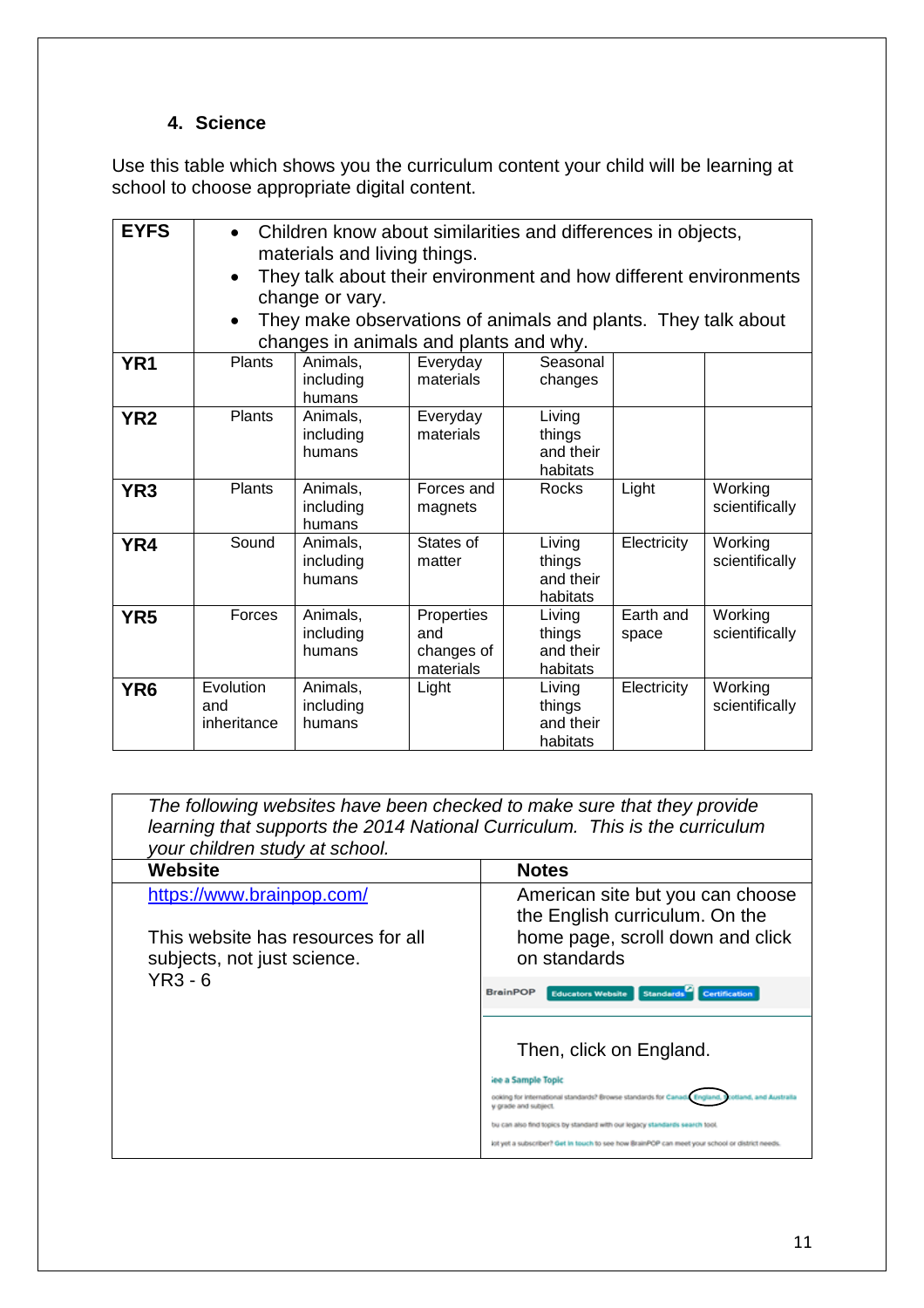|                                                                                                                | Choose 'England (2014<br>Curriculum)'. Then your child's<br>year group and then your chosen<br>subject.<br>Video clips, games, quizzes and<br>activities for each topic.                                                                                                                             |
|----------------------------------------------------------------------------------------------------------------|------------------------------------------------------------------------------------------------------------------------------------------------------------------------------------------------------------------------------------------------------------------------------------------------------|
| https://www.bbc.co.uk/bitesize<br>This website has resources for all<br>subjects, not just science.<br>YR1 - 6 | English website linked to the<br>National Curriculum. Easy to use.<br>Video clips and some activities.                                                                                                                                                                                               |
| https://www.bbc.co.uk/teach<br>This website has resources for all<br>subjects, not just science.<br>$YR1 - 6$  | Good video clips and teaching<br>points. Designed for teachers to<br>use in class with their children.<br>Easy to use.                                                                                                                                                                               |
| https://mysteryscience.com<br>$YR1 - 6$                                                                        | American site but with some<br>relevant resources. American<br>grades are one number behind<br>English classes. E.g. Grade 2 is<br>YR3.<br>Structured lesson plans with<br>activities and video clips.                                                                                               |
| https://explorify.wellcome.ac.uk/<br>$YR1 - 6$                                                                 | Structured lesson plans with<br>activities and video clips.                                                                                                                                                                                                                                          |
| https://www.twinkl.com/<br>This website has resources for all<br>subjects, not just science.<br>EYFS-YR6       | English site. Very easy to use.<br>You can choose the correct year<br>group and science topic. Lots of<br>worksheets and resources.<br>Note, there is a daily lesson<br>timetable with links to resources<br>and video clips for each lesson for<br>the day. For example, daily P.E.<br>and phonics. |
| https://www.stem.org.uk/<br>This website also has resources for<br>maths and computing<br>$YR1 - 6$            | Some good lessons but designed<br>more for teachers. Lesson<br>guidance very detailed.<br>It does link to other websites like<br>BBC Bitesize for some games.                                                                                                                                        |
| https://www.nasa.gov/kidsclub/index.ht<br>ml                                                                   | Good website for children<br>interested in space.                                                                                                                                                                                                                                                    |

#### **The following sites are also available.**

- <https://thatsciencelady.com/>
- <https://classroomsecrets.co.uk/>
- <http://www.sciencekids.co.nz/>
- [https://thekidshouldseethis.com](https://thekidshouldseethis.com/)
- [https://thecrashcourse.com](https://thecrashcourse.com/)
- <https://m.youtube.com/user/crashcoursekids>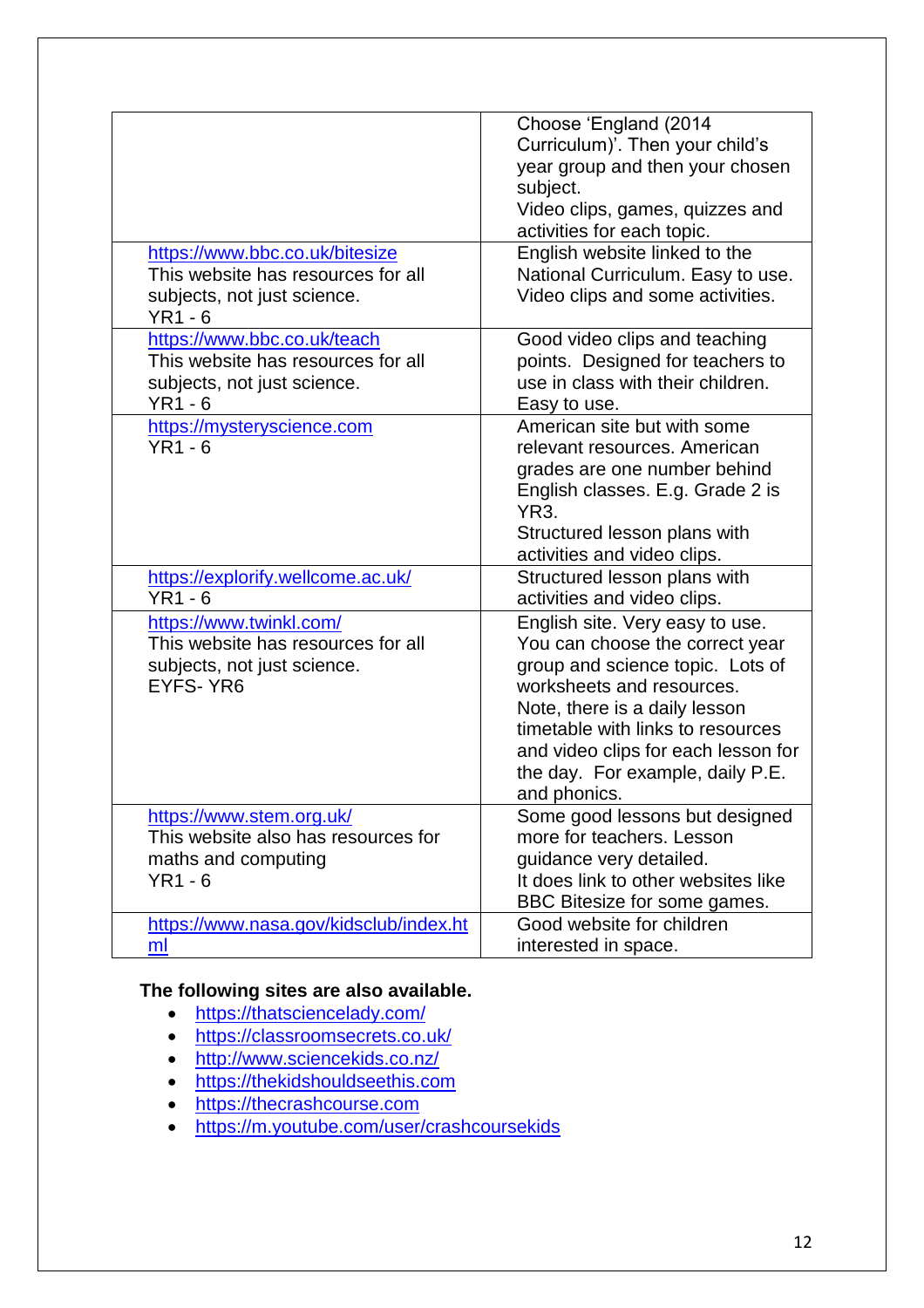## **5. History**

National Curriculum orders:

## **Key Stage 1**

Pupils should develop an awareness of the past, using common words and phrases relating to the passing of time. They should know where the people and events they study fit within a chronological framework and identify similarities and differences between ways of life in different periods. They should use a wide vocabulary of everyday historical terms. They should ask and answer questions, choosing and using parts of stories and other sources to show that they know and understand key features of events. They should understand some of the ways in which we find out about the past and identify different ways in which it is represented.

In planning to ensure the progression described above through teaching about the people, events and changes outlined below, teachers are often introducing pupils to historical periods that they will study more fully at key stages 2 and 3. Pupils should be taught about:

- changes within living memory. Where appropriate, these should be used to reveal aspects of change in national life
- events beyond living memory that are significant nationally or globally [for example, the Great Fire of London, the first aeroplane flight or events commemorated through festivals or anniversaries]
- the lives of significant individuals in the past who have contributed to national and international achievements. Some should be used to compare aspects of life in different periods [for example, Elizabeth I and Queen Victoria, Christopher Columbus and Neil Armstrong, William Caxton and Tim Berners-Lee, Pieter Bruegel the Elder and LS Lowry, Rosa Parks and Emily Davison, Mary Seacole and/or Florence Nightingale and Edith Cavell]
- significant historical events, people and places in their own locality.

## **Key Stage 2**

Pupils should continue to develop a chronologically secure knowledge and understanding of British, local and world history, establishing clear narratives within and across the periods they study. They should note connections, contrasts and trends over time and develop the appropriate use of historical terms. They should regularly address and sometimes devise historically valid questions about change, cause, similarity and difference, and significance. They should construct informed responses that involve thoughtful selection and organisation of relevant historical information. They should understand how our knowledge of the past is constructed from a range of sources. In planning to ensure the progression described above through teaching the British, local and world history outlined below, teachers should combine overview and depth studies to help pupils understand both the long arc of development and the complexity of specific aspects of the content.

Pupils should be taught about:

- Changes in Britain from the Stone Age to the Iron Age
- Britain's settlement by Anglo-Saxons and Scots
- The Viking and Anglo-Saxon struggle for the Kingdom of England to the time of Edward the Confessor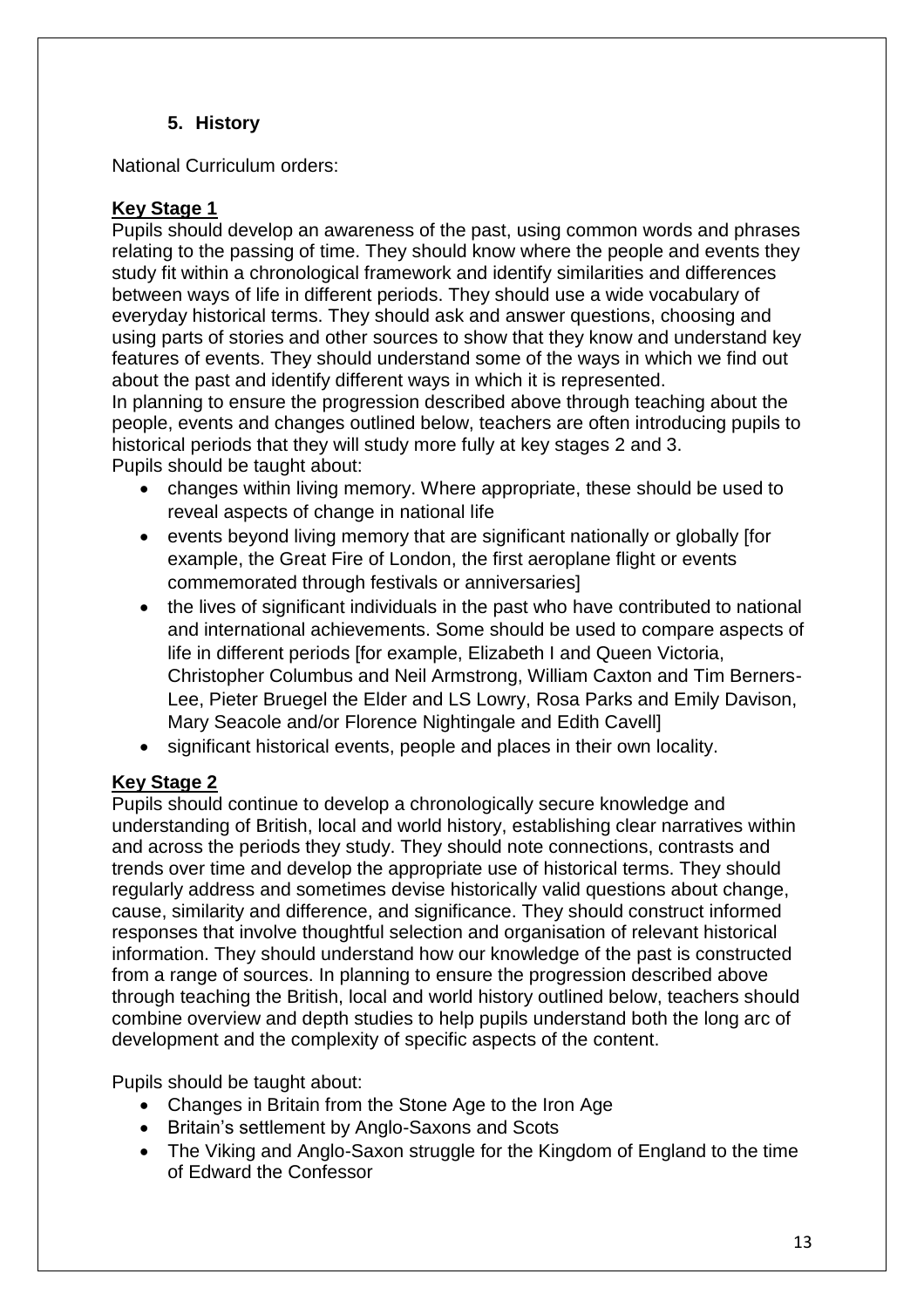• A local history study

Examples (non-statutory)

- a depth study linked to one of the British areas of study listed above
- a study over time tracing how several aspects of national history are reflected in the locality (this can go beyond 1066)
- a study of an aspect of history or a site dating from a period beyond 1066 that is significant in the locality
- BBC Bitesize<https://www.bbc.co.uk/bitesize/topics>
- BBC History for Kids<http://www.bbc.co.uk/history/forkids/>
- Primary Resources<http://www.primaryresources.co.uk/history/history.htm>
- History for Kids<https://www.historyforkids.net/>
- Ducksters Educational Site<https://www.ducksters.com/history/>
- Virtual museum for kids<https://www.si.edu/kids/>
- BBC Free curriculum mapped videos<https://www.bbc.co.uk/teach>
- Museums from around the world Virtual, online tours [https://www.travelandleisure.com/attractions/museums-galleries/museums-with](https://www.travelandleisure.com/attractions/museums-galleries/museums-with-virtual-tours)[virtual-tours](https://www.travelandleisure.com/attractions/museums-galleries/museums-with-virtual-tours)
- British Museum Free videos<https://www.youtube.com/user/britishmuseum>
- BBC Radio 4 The History of the world podcasts <https://www.bbc.co.uk/programmes/b00nrtd2/episodes/downloads>
- 50 things that made modern economy Podcasts <https://www.bbc.co.uk/programmes/p04b1g3c/episodes/downloads>
- Access to 500 Museums & Art Galleries Free, online <https://artsandculture.google.com/partner?hl=en>
- Future Learn Explore the architecture and history of Rome, walking around a 3D digital model of the ancient city, with this free online course. <https://www.futurelearn.com/courses/rome/8/register?return=b5vf4pil>
- 165 History resources By Karen Knight <https://drive.google.com/drive/folders/12v2FX4L4ApBD44h8zH0s9fQMnJWKPxpr>
- Big History Project [https://www.bighistoryproject.com/home](https://l.facebook.com/l.php?u=https%3A%2F%2Fwww.bighistoryproject.com%2Fhome&h=AT3444drh4oKTpFLr9IwC-flUtDUfYEqfEcQjue9HOjvbdKQzQkD4JdU-9p6T_SgmiLXQ8PETh4fKFpXUT7yJHODjuHgHYETDzWI5sgOG7EiaPrqZmQHcidBMy8kqVBBonTgkinLg4K-ThEjtqV9tpmHxm14ojOqIemhu8sHMn0OMK71-fT-Y4F_RA6lEwU) Aimed at Secondary age but a wide range of activities.
- Primary History Home Learning Resources
	- Key Stage 1 <https://www.bbc.co.uk/teach/ks1-history/z6h3jhv>
	- Key Stage 2 <https://www.bbc.co.uk/teach/ks2-history/zfbwhbk>
	- Key Stage 1 Significant People
	- Key Stage 1 Periods
	- **Key Stage 1 Themes**
	- Key Stage 2 British History
	- Key Stage 2 World History
	- Key Stage 2 Famous People
	- Key Stage 2 Historical Skills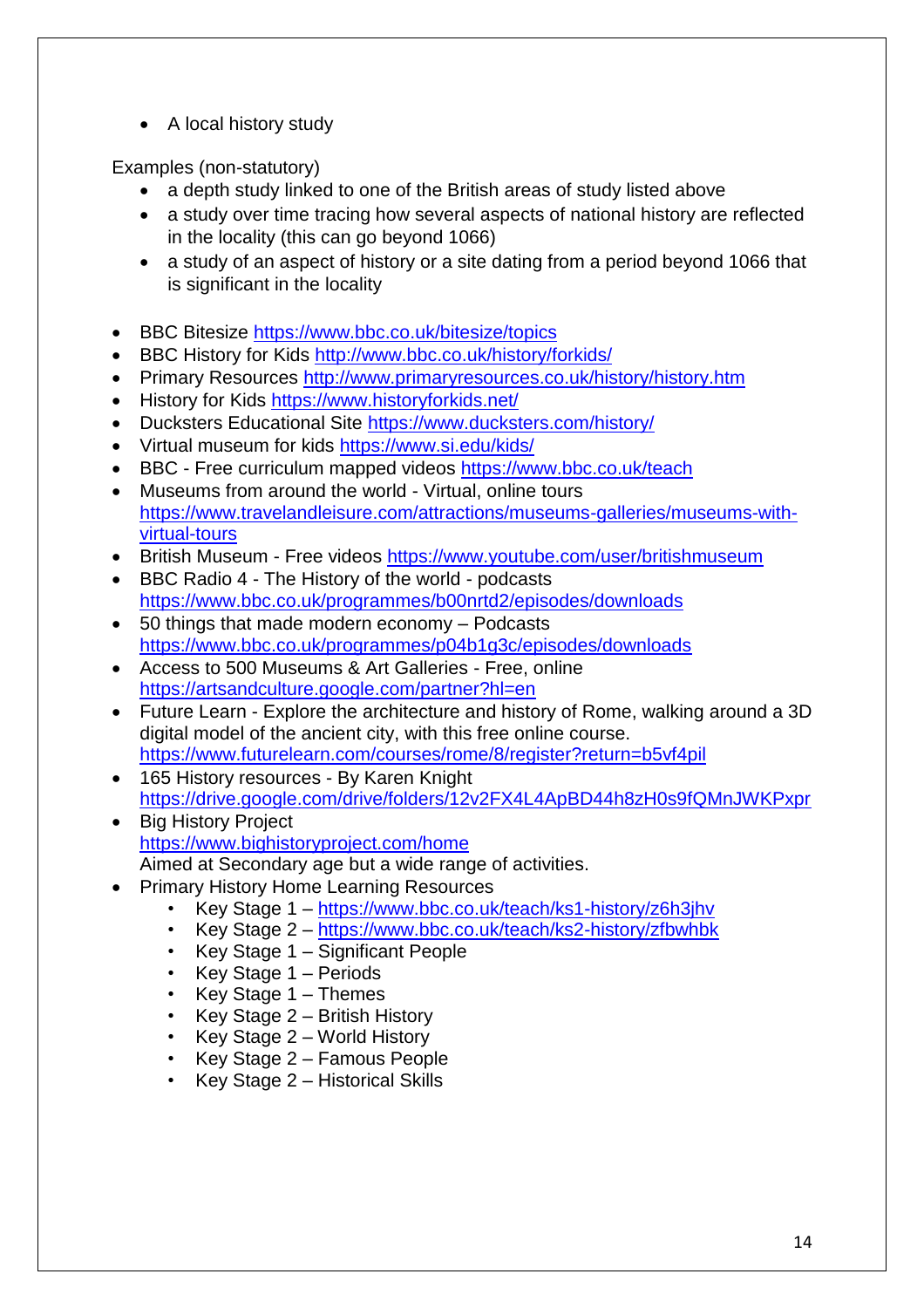## **6. Geography**

Use this table which shows you the curriculum content your child should be learning at school to help you choose appropriate digital content. For Geography, as with some other foundation subjects, themes are not broken down by year group in the National Curriculum.

| <b>EYFS</b>                                            | Understanding the world fits best with geography in the early years, this involves guiding<br>children to make sense of their physical world and their community through opportunities to<br>explore, observe and find out about people, places, technology and the environment                                                                                                  |                                                                                                                                                                 |                                                                                                                                                                                                                                                                                                                                                                                  |                                                                                                                                                                                                                                                      |  |
|--------------------------------------------------------|----------------------------------------------------------------------------------------------------------------------------------------------------------------------------------------------------------------------------------------------------------------------------------------------------------------------------------------------------------------------------------|-----------------------------------------------------------------------------------------------------------------------------------------------------------------|----------------------------------------------------------------------------------------------------------------------------------------------------------------------------------------------------------------------------------------------------------------------------------------------------------------------------------------------------------------------------------|------------------------------------------------------------------------------------------------------------------------------------------------------------------------------------------------------------------------------------------------------|--|
|                                                        | <b>People and communities</b><br>Children talk about past and present events<br>in their own lives and in the lives of family<br>members. They know that other children don't<br>always enjoy the same things and are<br>sensitive to this. They know about similarities<br>and differences between themselves and<br>others, and among families, communities and<br>traditions. |                                                                                                                                                                 | The world<br>Children know about similarities and<br>differences in relation to places, objects,<br>materials and living things. They talk about<br>the features of their own immediate<br>environment and how environments might<br>vary from one another. They make<br>observations of animals and plants and<br>explain why some things occur, and can talk<br>about changes. |                                                                                                                                                                                                                                                      |  |
| <b>Key</b><br>Stage 1                                  | Locational<br>knowledge                                                                                                                                                                                                                                                                                                                                                          | <b>Place knowledge</b>                                                                                                                                          | Human & physical<br>geography                                                                                                                                                                                                                                                                                                                                                    | <b>Geographical skills</b><br>& fieldwork                                                                                                                                                                                                            |  |
| <b>Years</b><br>1 & 2                                  | Name and locate the<br>world's continents<br>and oceans<br>Know characteristics<br>of the four countries<br>and capital cities of<br>the UK                                                                                                                                                                                                                                      | Compare an area of<br>the UK with a small<br>area of a contrasting<br>non-European<br>country                                                                   | Identify seasonal and<br>daily weather<br>patterns<br>Use basic<br>geographical<br>vocabulary                                                                                                                                                                                                                                                                                    | Use maps, atlases<br>and globes.<br>Use simple compass<br>directions (N,E,S,W)<br>Devise a simple map<br>Study your own<br>environment                                                                                                               |  |
| <b>Key</b><br><b>Stage 2</b><br><b>Years 3</b><br>to 6 | Locate countries of<br>the world<br>Name and locate<br>counties and cities of<br>the UK<br>Identify positions of<br>significance in the<br>world, eg. latitude,<br>longitude, Artic and<br>Antarctic Circles,<br>time zones                                                                                                                                                      | Understand<br>geographical<br>similarities and<br>differences between<br>a region of the UK, a<br>region in Europe and<br>a region in North or<br>South America | Research:<br><b>Physical geography</b><br>(eg. climate zones,<br>rivers, mountains,<br>volcanoes, water<br>cycle, etc.)<br>Human geography<br>(eg. settlements, land<br>use, economics,<br>energy, food, etc.)                                                                                                                                                                   | Use maps, atlases,<br>ICT etc. to locate<br>countries and<br>describe their<br>features.<br>Use eight points of<br>the compass (and<br>maps) to build<br>knowledge of the UK<br>and wider world<br>Sketch maps, plans<br>and graphs of local<br>area |  |

- Weather Have a daily weather map rain gauge, make an anemometer
- Mapping Plot countries on a world map, draw local maps bedroom, house/flat, garden, street, park
- Rivers plot rivers of the UK on a map, compare to canals (natural, manmade and link to history)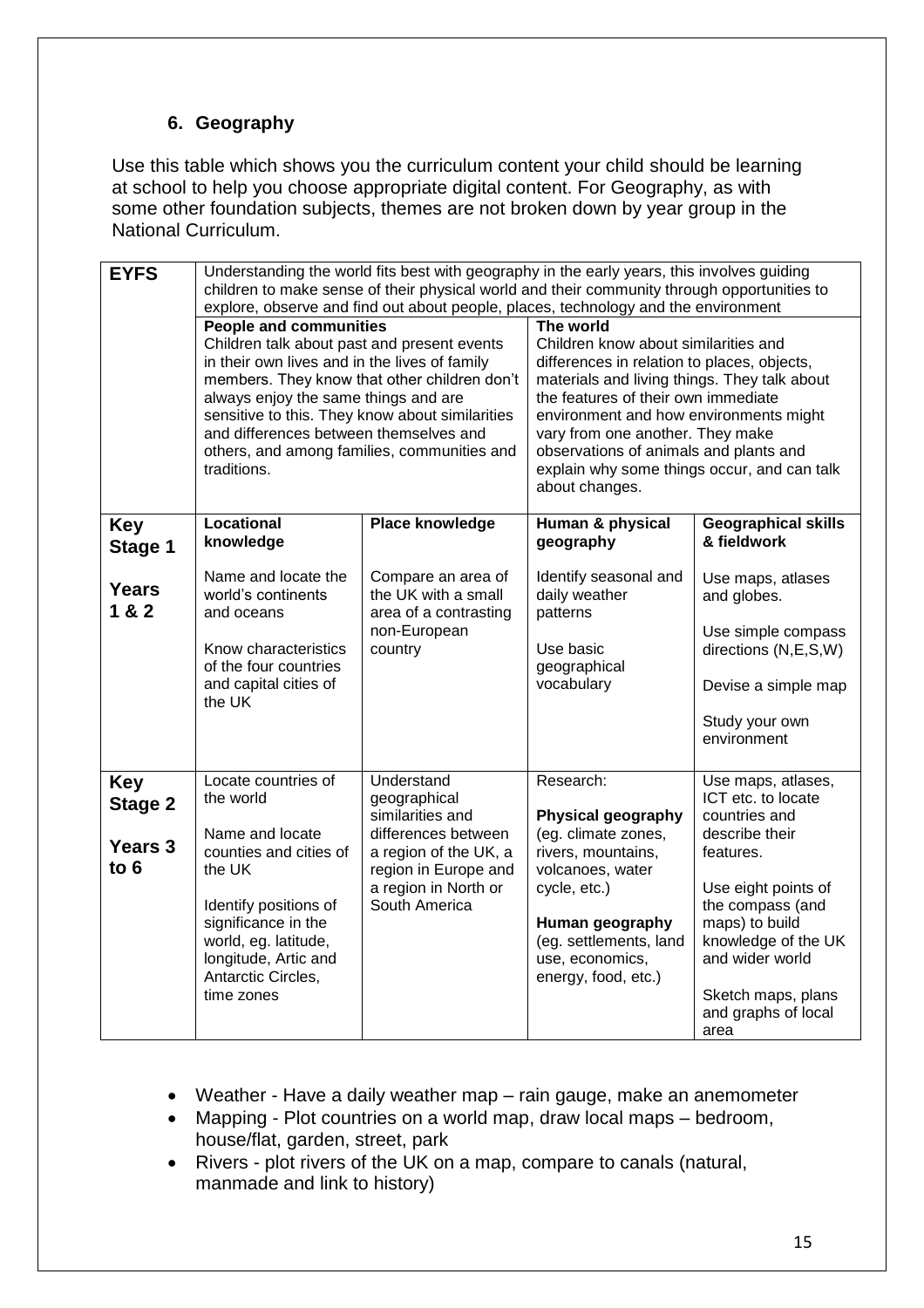- Coasts learn coastal terminology
- Volcanoes research recent volcanic eruption in New Zealand, make a 3d model
- Earthquakes research natural disasters and the causes of earthquakes, such as the Asian Tsunami in 2004. Link with maths, measuring with the Richter Scale
- Glaciers look at different types, relate to global warming.
- Rainforests research different animals and plants found in rainforests. Look at deforestation.
- Settlements carry out a local study, what is in your town/village/area. Compare to another part of the country/world.
- Populations maybe consider relating to Coronavirus?
- Farming looking at the farming year. Consider current issues, such as very wet autumn/winter and the effects on harvest.
- Consider doing a cross-curricular farming project geography, history, art, D&T, music etc. (See Countryside Classroom below for ideas)
- Nature studies research the wildlife that comes into your garden or local park.
- Climate change research Greta Thunberg
- Cut out geography stories from the newspaper, and research

Suggested websites

- Research a country check out government websites for different countries, e.g. <https://www.usa.gov/about-the-us>
- <https://www.kids-world-travel-guide.com/france-facts.html>
- <https://www.educationquizzes.com/ks2/geography/britain/>
- <http://www.primaryresources.co.uk/>

Geography games online:

- <https://world-geography-games.com/>
- <https://www.playgeography.com/games/countries-of-the-world/>
- <https://kidworldcitizen.org/free-online-geography-games/>

Resources by topic, lots of blank maps etc.:

<https://www.3dgeography.co.uk/geography-topic>

- National Geographic Kids:
- <https://www.natgeokids.com/uk/>
- Nature studies and birds:

• <https://www.rspb.org.uk/fun-and-learning/for-kids/>

Farming:

- [www.whyfarmingmatters.co.uk](http://www.whyfarmingmatters.co.uk/) <https://www.countrysideclassroom.org.uk/resources/>
- <https://ypte.org.uk/lesson-plans/food-farming-and-the-environment>
- [https://www.ourtesco.com/2014/01/26/introducing-the-tesco-eat-happy](https://www.ourtesco.com/2014/01/26/introducing-the-tesco-eat-happy-project-and-our-farm-to-fork-initiative/)[project-and-our-farm-to-fork-initiative/](https://www.ourtesco.com/2014/01/26/introducing-the-tesco-eat-happy-project-and-our-farm-to-fork-initiative/)
- [https://www.discoveryeducation.co.uk/servlet/file/store66/item1174616/Dis](https://www.discoveryeducation.co.uk/servlet/file/store66/item1174616/Discovery) [covery](https://www.discoveryeducation.co.uk/servlet/file/store66/item1174616/Discovery)

Climate change:

• [https://www.wwf.org.uk/get-involved/schools/resources/climate-change](https://www.wwf.org.uk/get-involved/schools/resources/climate-change-resources)[resources](https://www.wwf.org.uk/get-involved/schools/resources/climate-change-resources)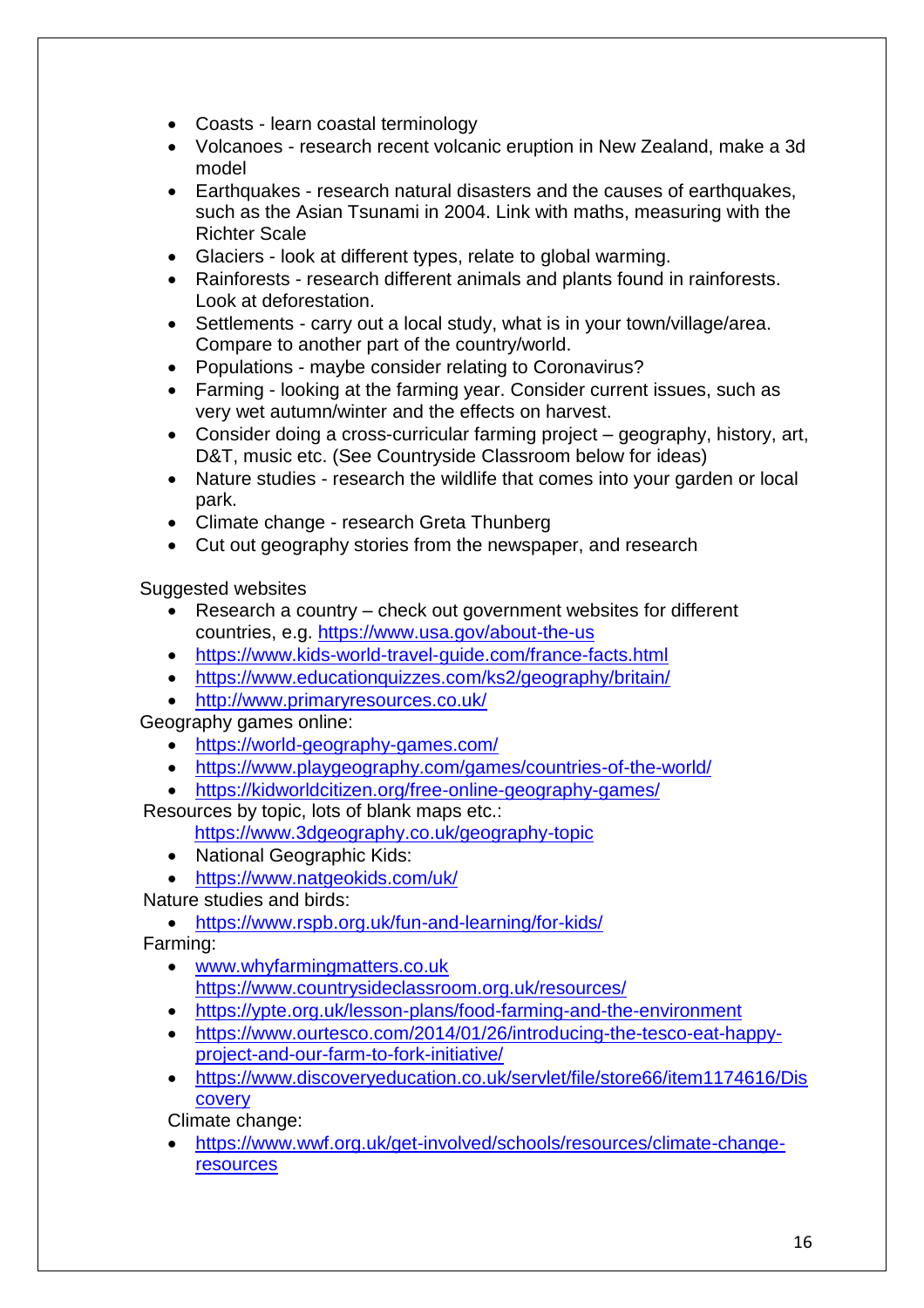• Nature Detectives [https://naturedetectives.woodlandtrust.org.uk/naturedetect…/](https://l.facebook.com/l.php?u=https%3A%2F%2Fnaturedetectives.woodlandtrust.org.uk%2Fnaturedetectives%2F&h=AT3DqQqlfZ55OnmL_FMYU4ToM0rGJeWawvVKPk7ZUgpDUWZcVdJKGqO02qcTsCuUmLym-h5wmYnNPfomkvPnRQGGH-vTfzaca2WTQFqIdrj37M_hb-cGJU5cudkt6ta8qQjEf_K6URFfv57arpDDiwLzG1nnay98hQmWefj4xWEIJJtJf-_YjNx5gNcjZlI) A lot of these can be done in a garden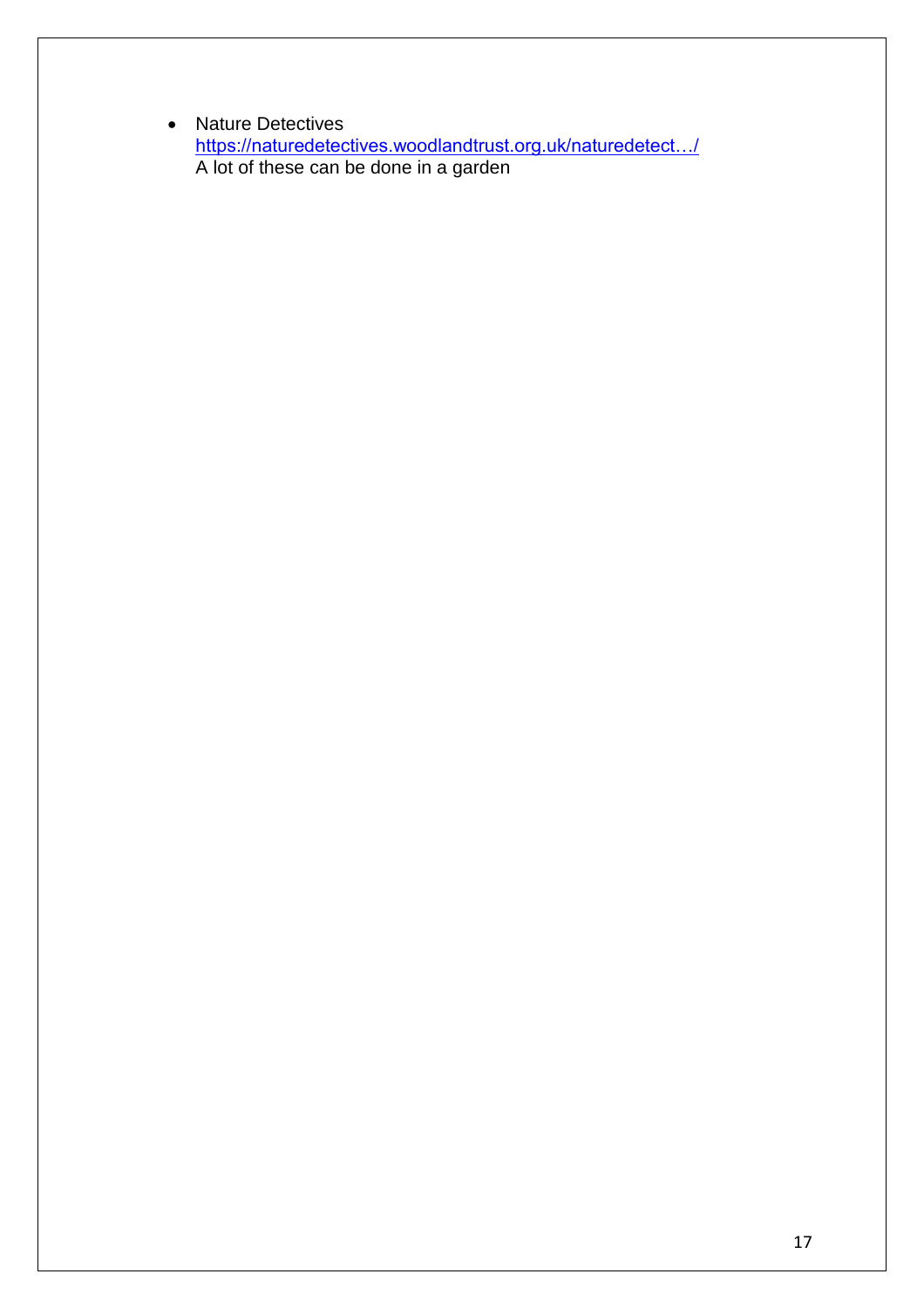## **7. The Arts**

National Curriculum orders:

# **Art**

## **Key Stage 1**

Pupils should be taught:

- to use a range of materials creatively to design and make products
- to use drawing, painting and sculpture to develop and share their ideas, experiences and imagination
- to develop a wide range of art and design techniques in using colour, pattern, texture, line, shape, form and space
- about the work of a range of artists, craft makers and designers, describing the differences and similarities between different practices and disciplines, and making links to their own work.

## **Key Stage 2**

Pupils should be taught to develop their techniques, including their control and their use of materials, with creativity, experimentation and an increasing awareness of different kinds of art, craft and design.

Pupils should be taught:

- to create sketch books to record their observations and use them to review and revisit ideas
- to improve their mastery of art and design techniques, including drawing, painting and sculpture with a range of materials [for example, pencil, charcoal, paint, clay]
- about great artists, architects and designers in history.

## **Music**

## **Key Stage 1**

Pupils should be taught to:

- use their voices expressively and creatively by singing songs and speaking chants and rhymes
- play tuned and untuned instruments musically
- listen with concentration and understanding to a range of high-quality live and recorded music
- experiment with, create, select and combine sounds using the inter-related dimensions of music.

## **Key Stage 2**

Pupils should be taught to sing and play musically with increasing confidence and control. They should develop an understanding of musical composition, organising and manipulating ideas within musical structures and reproducing sounds from aural memory.

Pupils should be taught to:

• play and perform in solo and ensemble contexts, using their voices and playing musical instruments with increasing accuracy, fluency, control and expression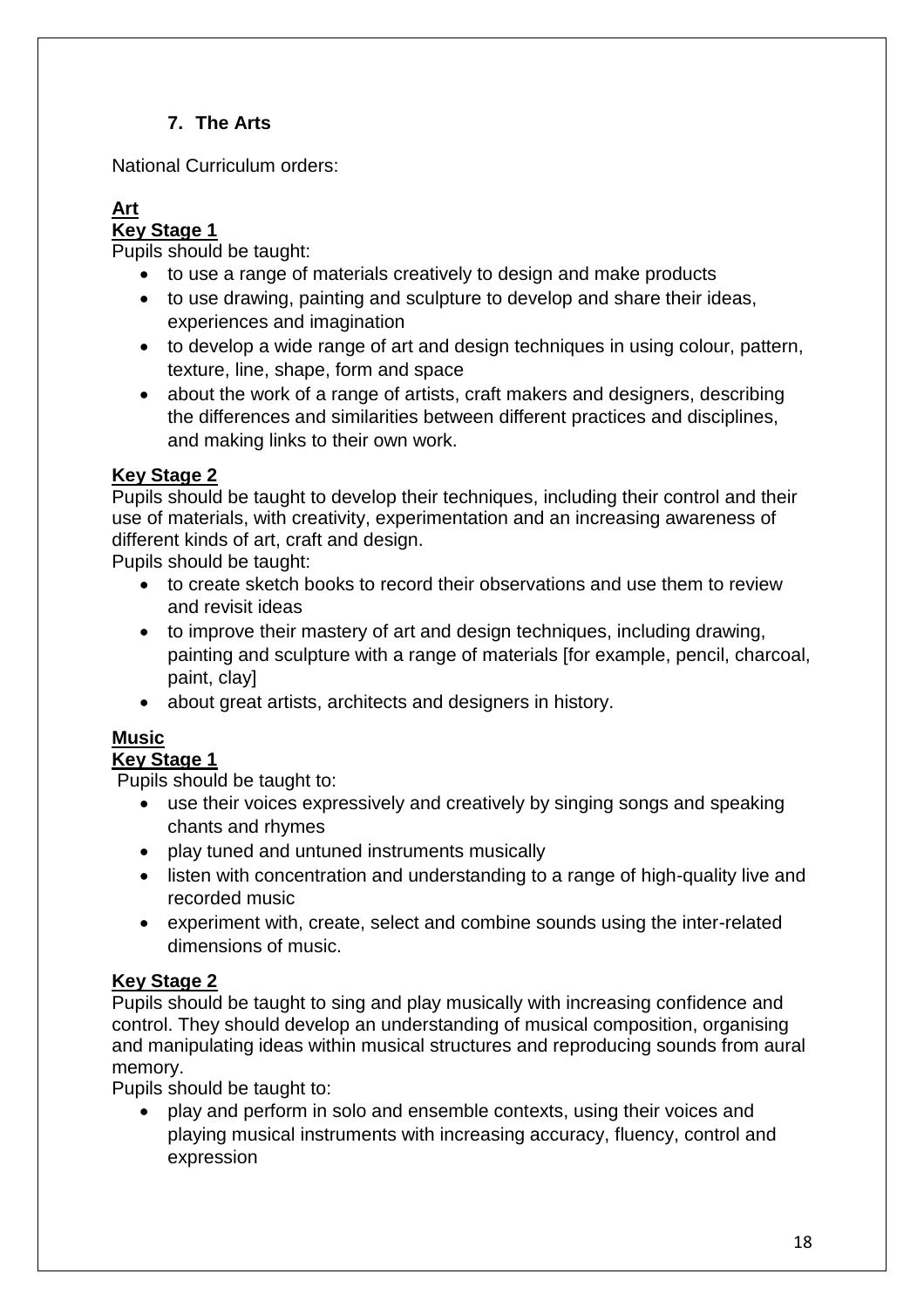- improvise and compose music for a range of purposes using the inter-related dimensions of music
- listen with attention to detail and recall sounds with increasing aural memory
- use and understand staff and other musical notations
- appreciate and understand a wide range of high-quality live and recorded music drawn from different traditions and from great composers and musicians
- develop an understanding of the history of music

#### **Websites**

- Red Ted Art<https://www.redtedart.com/>
- Crafts for Kids<https://www.easypeasyandfun.com/crafts-for-kids/>
- Silver cross Junk modelling ideas [https://www.playlikemum.com/20](https://www.playlikemum.com/20-genius-junk-modelling-ideas-for-kids-to-try/) [genius-junk-modelling-ideas-for-kids-to-try/](https://www.playlikemum.com/20-genius-junk-modelling-ideas-for-kids-to-try/)
- Art Bar Craft activities for children and young people <https://www.artbarblog.com/13-crafts-for-teens-and-tweens/>
- Art for Kids Hub YouTube videos
- <https://www.youtube.com/channel/UC5XMF3Inoi8R9nSI8ChOsdQ>
- Expressive Arts resources Riverside school [https://www.riversideschool.org.uk/page/?title=Expressive+Arts+Resource](https://www.riversideschool.org.uk/page/?title=Expressive+Arts+Resources&pid=209) [s&pid=209](https://www.riversideschool.org.uk/page/?title=Expressive+Arts+Resources&pid=209)
- Concerts online Various live streaming concerts [https://www.nytimes.com/2020/03/13/arts/music/coronavirus-pandemic](https://www.nytimes.com/2020/03/13/arts/music/coronavirus-pandemic-music-streaming.html)[music-streaming.html](https://www.nytimes.com/2020/03/13/arts/music/coronavirus-pandemic-music-streaming.html)
- J P Brewer View classic paintings online <https://www.flickr.com/photos/91590072@N04/>
- Walter's Museum houses the highest artistic achievements from nearly every corner of the world<https://thewalters.org/>
- Facebook Virtual Choir Duet with a choir online <https://www.facebook.com/groups/560884704783731/?ref=share>
- Rob Biddulph an artist posting draw-along videos via Twitter here: <https://twitter.com/RobBiddulph>
- Google Arts and culture Learn something new every day! <https://artsandculture.google.com/>
- UK parliament Politics, history, citizenship, etc <https://learning.parliament.uk/resources/>
- Lots of different productions available here: [https://www.whatsonstage.com/london-theatre/news/stage-shows](https://www.whatsonstage.com/london-theatre/news/stage-shows-musicals-opera-free-stream-online_51198.html?fbclid=IwAR25ZOUY8M_p_u1-uIn2KsxZKncAZ3A2Gd-97q2rycrtia22M0Ix2_S-bOo)[musicals-opera-free-stream](https://www.whatsonstage.com/london-theatre/news/stage-shows-musicals-opera-free-stream-online_51198.html?fbclid=IwAR25ZOUY8M_p_u1-uIn2KsxZKncAZ3A2Gd-97q2rycrtia22M0Ix2_S-bOo)[online\\_51198.html?fbclid=IwAR25ZOUY8M\\_p\\_u1](https://www.whatsonstage.com/london-theatre/news/stage-shows-musicals-opera-free-stream-online_51198.html?fbclid=IwAR25ZOUY8M_p_u1-uIn2KsxZKncAZ3A2Gd-97q2rycrtia22M0Ix2_S-bOo) [uIn2KsxZKncAZ3A2Gd-97q2rycrtia22M0Ix2\\_S-bOo](https://www.whatsonstage.com/london-theatre/news/stage-shows-musicals-opera-free-stream-online_51198.html?fbclid=IwAR25ZOUY8M_p_u1-uIn2KsxZKncAZ3A2Gd-97q2rycrtia22M0Ix2_S-bOo)
- Wind in the Willows at The London Palladium: <https://www.willowsmusical.com/>
- Splendid Theatre Company on Vimeo: <https://vimeo.com/splendidproductions>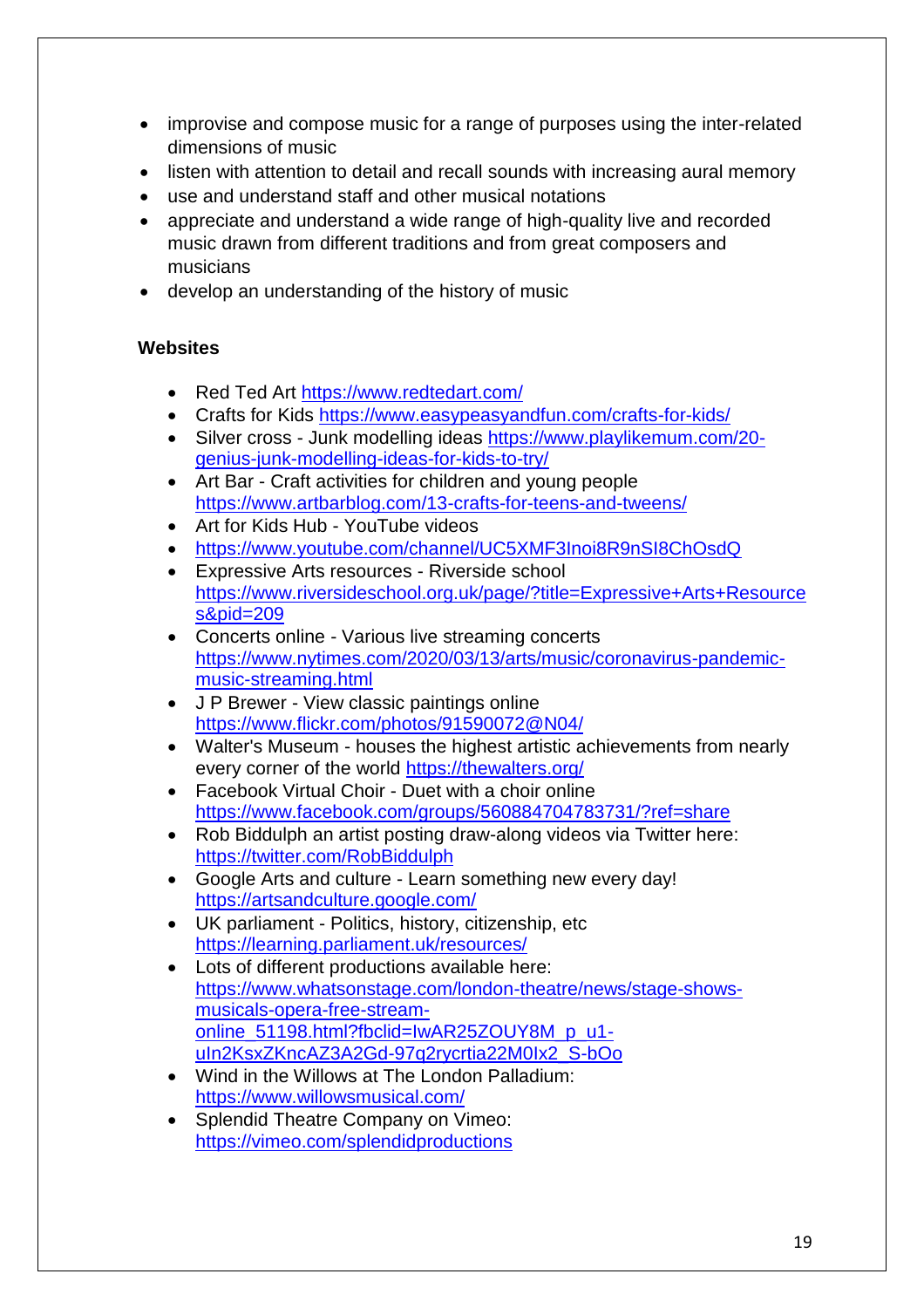- Theatre Reach YouTube channel featuring interviews with professionals working in theatre: [https://www.youtube.com/channel/UC7v8HyQ7WGyeeJglLFayo4Q?fbclid=](https://www.youtube.com/channel/UC7v8HyQ7WGyeeJglLFayo4Q?fbclid=IwAR2CLqYW4HvStakKA4nZn98GQKHUlXpoDSbZe1TzSMrH-jei4rGPLNqIqjs) [IwAR2CLqYW4HvStakKA4nZn98GQKHUlXpoDSbZe1TzSMrH](https://www.youtube.com/channel/UC7v8HyQ7WGyeeJglLFayo4Q?fbclid=IwAR2CLqYW4HvStakKA4nZn98GQKHUlXpoDSbZe1TzSMrH-jei4rGPLNqIqjs)jei4rGPLNqlqjs
- The Paper Birds video snippets of some of their devised work (for older children)<https://www.thepaperbirds.com/video/>
- Gecko Theatre Company have lots of videos on YouTube here (for older children): <https://www.youtube.com/user/GeckoTheatreCo>
- PlayMe has loads of theatre pieces turned into podcasts, as well as interesting interviews:<http://www.playmepodcast.com/>
- From The Guardian article: [https://www.theguardian.com/stage/2020/mar/17/hottest-front-room-seats](https://www.theguardian.com/stage/2020/mar/17/hottest-front-room-seats-the-best-theatre-and-dance-to-watch-online?CMP=share_btn_fb&fbclid=IwAR0dY-4h4IqYtViRxxDnT8O5W5tn7E_h3fwINDzaItHibKYFpbiXSpJikFU)[the-best-theatre-and-dance-to-watch](https://www.theguardian.com/stage/2020/mar/17/hottest-front-room-seats-the-best-theatre-and-dance-to-watch-online?CMP=share_btn_fb&fbclid=IwAR0dY-4h4IqYtViRxxDnT8O5W5tn7E_h3fwINDzaItHibKYFpbiXSpJikFU)[online?CMP=share\\_btn\\_fb&fbclid=IwAR0dY-](https://www.theguardian.com/stage/2020/mar/17/hottest-front-room-seats-the-best-theatre-and-dance-to-watch-online?CMP=share_btn_fb&fbclid=IwAR0dY-4h4IqYtViRxxDnT8O5W5tn7E_h3fwINDzaItHibKYFpbiXSpJikFU)[4h4IqYtViRxxDnT8O5W5tn7E\\_h3fwINDzaItHibKYFpbiXSpJikFU](https://www.theguardian.com/stage/2020/mar/17/hottest-front-room-seats-the-best-theatre-and-dance-to-watch-online?CMP=share_btn_fb&fbclid=IwAR0dY-4h4IqYtViRxxDnT8O5W5tn7E_h3fwINDzaItHibKYFpbiXSpJikFU)
- The Show Must Go Online: The actor [Robert Myles](https://robmyles.co.uk/) has set up a reading group for professional and amateur actors to perform Shakespeare's complete plays in the order they're believed to have been written. The first livestreamed reading, on YouTube, was [The Two Gentleman of Verona](https://youtu.be/KOAHj4ANGKw) 19 March
- Showstopper! The Improvised Musical: After more than 1,000 productions, the Showstoppers improv crew are some of the quickest wits in the biz. So it's no surprise that when they were faced with a West End closure they live-streamed a performance. Watch their custom-made, never-to-berepeated impro musical [on Facebook.](https://www.facebook.com/theshowstoppers/videos/918352645246170/)
- Timpson: The Musical: Two households, both alike in dignity … well, sort of. Our narrator, a talking portrait, lays our scene in Victorian London and this musical comedy imagines the founding of the popular shoe repair chain as a union between two companies, the Montashoes and the Keypulets. [Watch Gigglemug Theatre's show on YouTube.](https://www.youtube.com/watch?v=LfzOOWCi8Ag&feature=youtu.be) Here: <https://www.youtube.com/watch?v=LfzOOWCi8Ag&feature=youtu.be>
- No Proscenium Immersive Theatre productions and interviews/ blog/ podcasts here: [https://noproscenium.com/.](https://noproscenium.com/) Production of Blood Brothers by Theatre Ink (also other productions available on their YouTube channel: <https://www.youtube.com/watch?v=dvek0bj451Y>
- Theatre Company Blah Blah Blah The Vulture's song. You can watch a filmed version of the full show recorded at Square Chapel Arts Centre here: [https://youtu.be/J2CbApty2xs.](https://youtu.be/J2CbApty2xs) Creative activities for the family here: [http://www.blahs.co.uk/portfolio/the-vultures](http://www.blahs.co.uk/portfolio/the-vultures-song/?fbclid=IwAR1rbSZ3symR_gESZ_t_wtCMXpamI4h9HV-lhfRHxcz75kTO_nK-R0ckXmg)[song/?fbclid=IwAR1rbSZ3symR\\_gESZ\\_t\\_wtCMXpamI4h9HV](http://www.blahs.co.uk/portfolio/the-vultures-song/?fbclid=IwAR1rbSZ3symR_gESZ_t_wtCMXpamI4h9HV-lhfRHxcz75kTO_nK-R0ckXmg)[lhfRHxcz75kTO\\_nK-R0ckXmg](http://www.blahs.co.uk/portfolio/the-vultures-song/?fbclid=IwAR1rbSZ3symR_gESZ_t_wtCMXpamI4h9HV-lhfRHxcz75kTO_nK-R0ckXmg)
- Drama Online has some amazing works by The National Theatre and over 2500 plays and theatre books. Now FREE until the end of April here: [https://www.dramaonlinelibrary.com/?fbclid=IwAR2x8D5GVbhEgE5o846y](https://www.dramaonlinelibrary.com/?fbclid=IwAR2x8D5GVbhEgE5o846yXM8AtzRRzA5y88ViD4ECglae9ZTCEg60-BAFtTQ) [XM8AtzRRzA5y88ViD4ECglae9ZTCEg60-BAFtTQ](https://www.dramaonlinelibrary.com/?fbclid=IwAR2x8D5GVbhEgE5o846yXM8AtzRRzA5y88ViD4ECglae9ZTCEg60-BAFtTQ)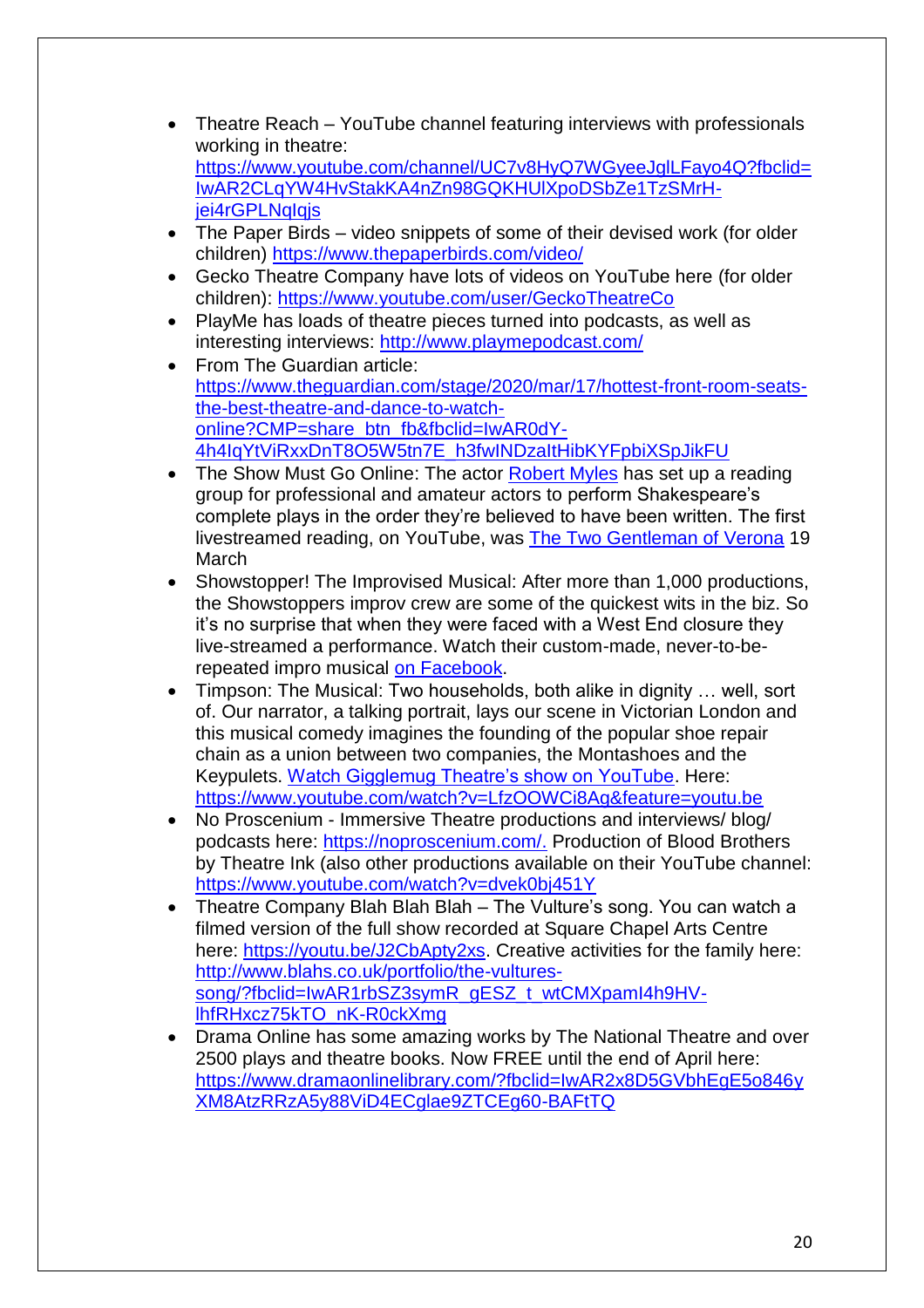- The National Theatre Learning department have created a digital tour guide for its building: [https://www.nationaltheatre.org.uk/sites/default/files/nt\\_self](https://www.nationaltheatre.org.uk/sites/default/files/nt_self-guided_tour1.pdf)[guided\\_tour1.pdf](https://www.nationaltheatre.org.uk/sites/default/files/nt_self-guided_tour1.pdf)
- The RSC have developed an extensive Shakespeare Learning Zone with plenty of resources to choose from: [https://www.rsc.org.uk/shakespeare](https://www.rsc.org.uk/shakespeare-learning-zone)[learning-zone](https://www.rsc.org.uk/shakespeare-learning-zone)
- Many actors are also now releasing podcasts of themselves reading extracts from plays, poems and stories – for example see Patrick Stewart on Twitter:<https://twitter.com/SirPatStew/status/1241870850334359552> [https://www.storylineonline.net](https://www.storylineonline.net/) has many many more.
- The Royal Opera House are showing a range of operas, ballets and music via their YouTube channel:<https://www.youtube.com/royaloperahouse> including open rehearsals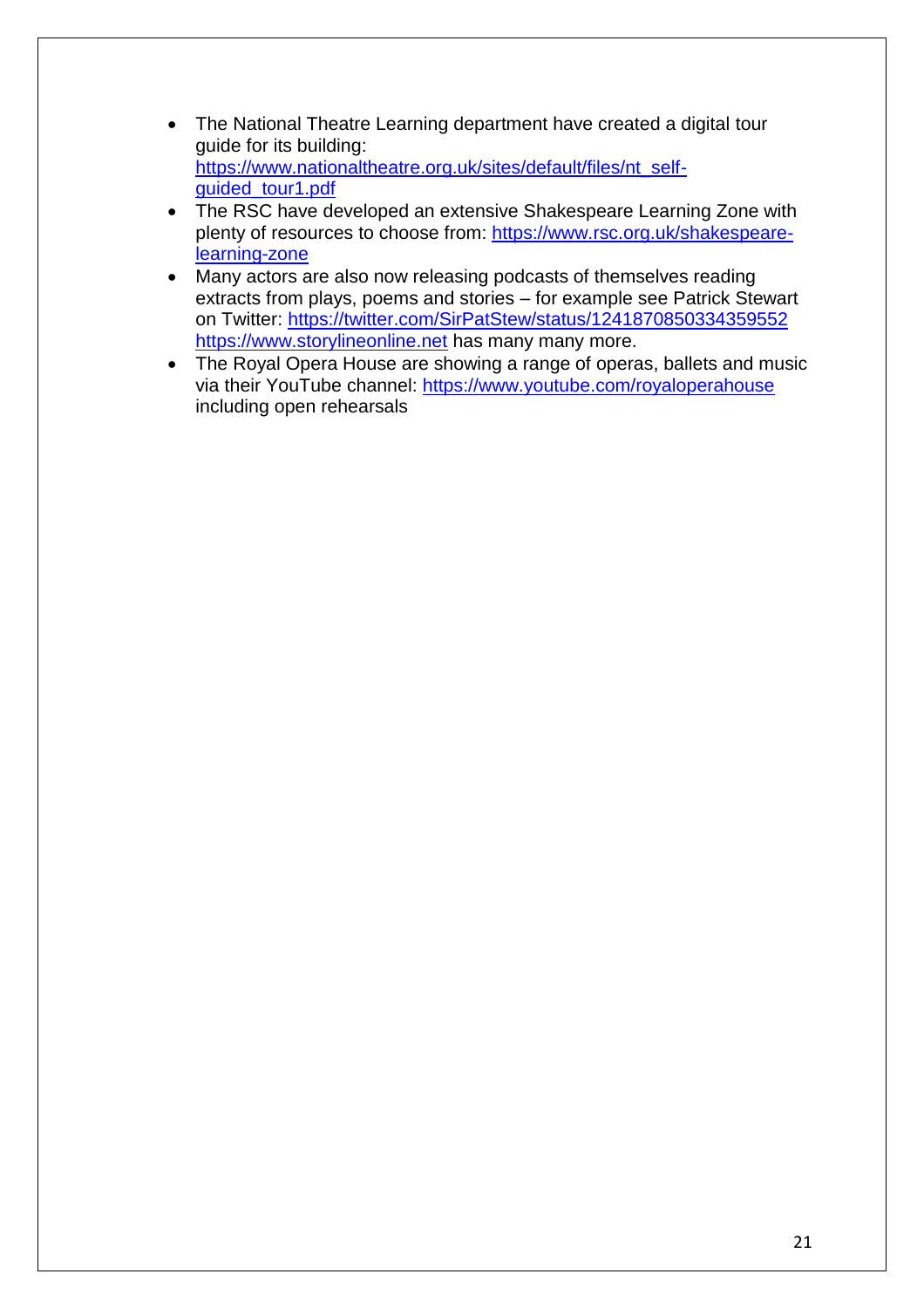## **8. Computing**

- ICompute I.T. Learn Programming and Computational Thinking resources [http://www.icompute-uk.com/news/covid-19-get-free-access-to](http://www.icompute-uk.com/news/covid-19-get-free-access-to-icompute/)[icompute/](http://www.icompute-uk.com/news/covid-19-get-free-access-to-icompute/)
- Purple Mash & Serial Mash Free resources [https://2simple.com/free](https://2simple.com/free-access/)[access/](https://2simple.com/free-access/)
- Elamentari Write and code interactive stories free access <https://www.elementari.io/>
- Twinkl free resources [https://www.twinkl.co.uk/resources/keystage2](https://www.twinkl.co.uk/resources/keystage2-ks2/ks2-subjects/ks2-ict) [ks2/ks2-subjects/ks2-ict](https://www.twinkl.co.uk/resources/keystage2-ks2/ks2-subjects/ks2-ict)

#### Coding websites:

- Codecademy learn to code free trial<https://www.codecademy.com/>
- Barefoot computing <https://www.barefootcomputing.org/>
- Scratch <https://scratch.mit.edu/>
- Busy Things <https://www.busythings.co.uk/schools/key-stages-1-and-2>
- Code <https://code.org/>
- Raspberry PI <https://www.raspberrypi.org/>
- Microbit <https://www.microbit.org/>
- Turtle Academy <https://turtleacademy.com/>
- Kodable <https://www.kodable.com/>
- Blockly [https://blockly.games](https://l.facebook.com/l.php?u=https%3A%2F%2Fblockly.games%2F&h=AT2bW_O2Cwft3JdQDpMBBeGcrX2ur1KjNeJL8J3fuLsm_sykXyTt5ezKFLEeNaBVw1IuuIH0mMnHjlN6KR4e4CPzcuJasn_OkiuCThN2WPbL4PO8tQsi0KNBy9B5c0QbYv36TzNJdNDxFoChkDsjgf9QUew-6fDilppWfcPuBthHWd0m_Ak0dq0PeAJ0_as) Learn computer programming skills - fun and free
- Scratch [https://scratch.mit.edu/explore/projects/games/](https://l.facebook.com/l.php?u=https%3A%2F%2Fscratch.mit.edu%2Fexplore%2Fprojects%2Fgames%2F&h=AT17Zbxbq7y4UKgmnycLAw3GvMeO53bf1M7-DBkzTfOX0pDdAaH2EfzJ7rJPSPVY54bqHEgICsDciAjM3WEnvQGV_tcf4pkPCT-RTbJOnra92x5ukzmZSJMik4dFYL73jsQ-sle3sCKh1opVCx4vYHxxrfoKlJ3FGAGhiQkYYsAvaD85K_cU-MAAYBvoTGM) Creative computer programming
- Ted Ed [https://ed.ted.com](https://l.facebook.com/l.php?u=https%3A%2F%2Fed.ted.com%2F&h=AT1i9w3lHyiCCTdFrKoMFA8QemLhW-mNgFcaPK66pkZG9iusivM-pXIb0YDbVqJ9girVm0SgwQ74DmMHmxM1XrhM9RQtBdX_TADm7QhuIew4Qa1NVMCdb51HQqYDl4ynPrF3e2ExUwTCYI1_dVPPKlQiYoVY4kqfuJBX1udClPhsfjwazBxLjD0ZZAlqsLLIFF_6XyV2vT1n) All sorts of engaging educational videos
- Khan Academy [https://www.khanacademy.org](https://l.facebook.com/l.php?u=https%3A%2F%2Fwww.khanacademy.org%2F&h=AT025vXtt-U0gsJYoBzov6fp0LP1-IhuQ9sBN3dwbeuN1Lcow5XiX5piAgIRe-sopB39wMptYs_BN01z9RshZdAJOuIITUZud6TxbQEAzJ2yLLigon4zm9iHy89vRPjqPgqyHBSKbpG-QSj0s77hRN_qQ_3rMq3VZikckGL3rUd3xjmEXl15EupT8ue19ds) Note this uses the U.S. grade system but it's mostly common material.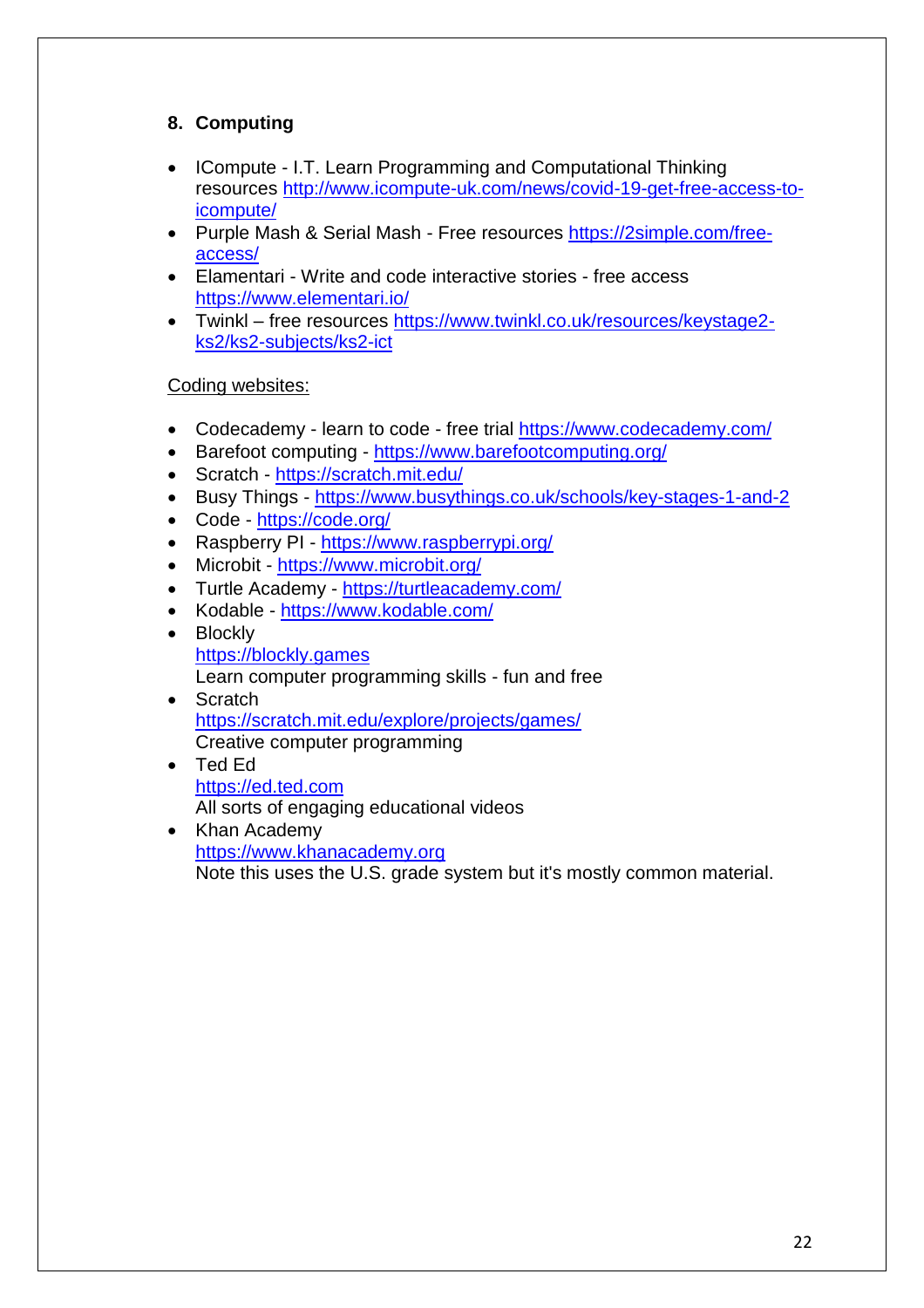#### **9. Modern Foreign Languages**

#### **Support for all languages:**

• Duolingo [https://www.duolingo.com](https://l.facebook.com/l.php?u=https%3A%2F%2Fwww.duolingo.com%2F&h=AT24XLSvC7qMU4y-_MUH1sK3jQh8XwX9b4kbpORK0O3h8hzvesqUBJpSwXVfgzL_rB0PAU7Z9ZRKoNUaMQMfIIvaWKC577w5GxsJvhi7lHnlPL9WNoze-xnJXHcEbjD38jTjK3DYq-uG97JFbiM7b7BWshHOcmSIgIMH3RVXB0PccDyDvhVF-Kvv38blElA) Learn languages for free. Web or app.

#### **French:**

- Key Stage 2 <https://www.bbc.co.uk/teach/ks2-french/zr4qf4j>
- [Primary Resources French](http://www.primaryresources.co.uk/mfl/mfl_french.htm)

#### **German:**

- Key Stage 2 <https://www.bbc.co.uk/teach/ks2-german/zm6yd6f>
- [Primary Resources German](http://www.primaryresources.co.uk/mfl/mfl_german.htm)

#### **Spanish:**

- Key Stage Two <https://www.bbc.co.uk/teach/ks2-spanish/zr3dt39>
- [Primary Resources Spanish](http://www.primaryresources.co.uk/mfl/mfl_spanish.htm)
- [Free websites to learn Spanish](https://onethirdstories.com/kids-to-learn-spanish/)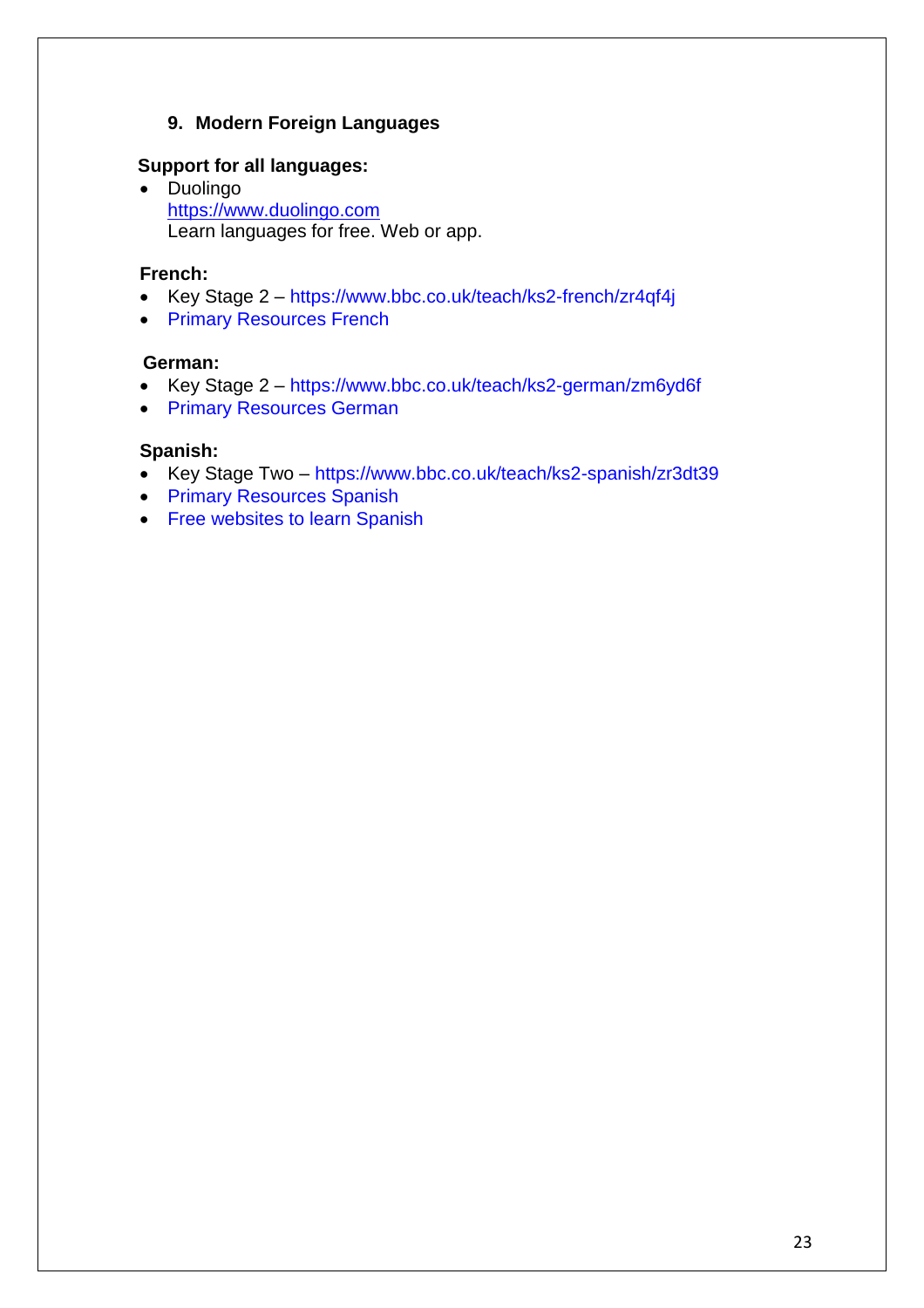## **10.Design and Technology**

National Curriculum orders:

#### **Key Stage 1**

Through a variety of creative and practical activities, pupils should be taught the knowledge, understanding and skills needed to engage in an iterative process of designing and making. They should work in a range of relevant contexts [for example, the home and school, gardens and playgrounds, the local community, industry and the wider environment].

When designing and making, pupils should be taught to:

## **Design**

- design purposeful, functional, appealing products for themselves and other users based on design criteria
- generate, develop, model and communicate their ideas through talking, drawing, templates, mock-ups and, where appropriate, information and communication technology

#### **Make**

- select from and use a range of tools and equipment to perform practical tasks [for example, cutting, shaping, joining and finishing]
- select from and use a wide range of materials and components, including construction materials, textiles and ingredients, according to their characteristics

#### **Evaluate**

explore and evaluate a range of existing products  $\Box$  evaluate their ideas and products against design criteria

#### **Technical knowledge**

• build structures, exploring how they can be made stronger, stiffer and more stable  $\Box$  explore and use mechanisms [for example, levers, sliders, wheels and axles], in their products.

#### **Key Stage 2**

Through a variety of creative and practical activities, pupils should be taught the knowledge, understanding and skills needed to engage in an iterative process of designing and making. They should work in a range of relevant contexts [for example, the home, school, leisure, culture, enterprise, industry and the wider environment].

When designing and making, pupils should be taught to:

#### **Design**

- use research and develop design criteria to inform the design of innovative, functional, appealing products that are fit for purpose, aimed at particular individuals or groups
- generate, develop, model and communicate their ideas through discussion, annotated sketches, cross-sectional and exploded diagrams, prototypes, pattern pieces and computer-aided design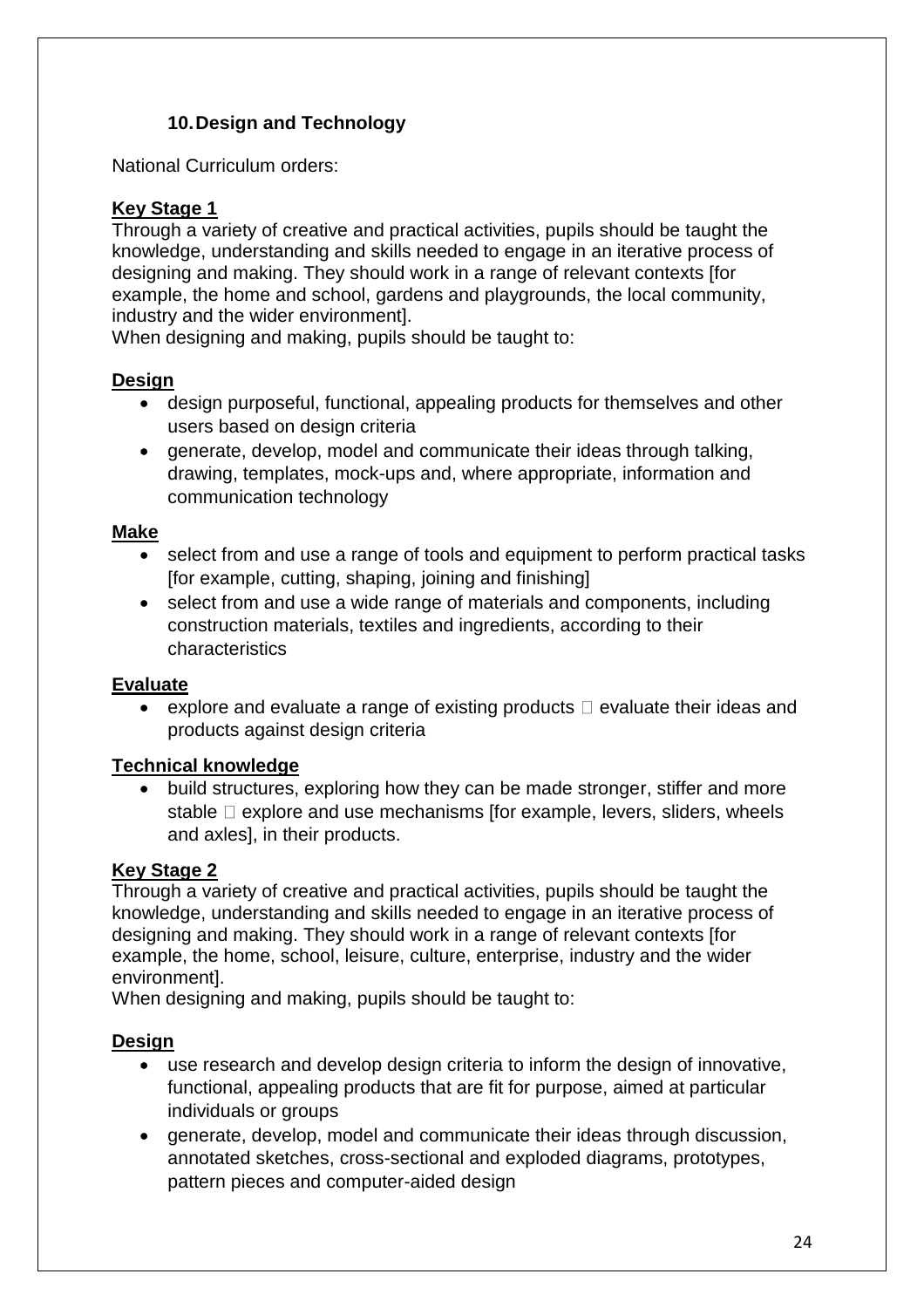## **Make**

- select from and use a wider range of tools and equipment to perform practical tasks [for example, cutting, shaping, joining and finishing], accurately
- select from and use a wider range of materials and components, including construction materials, textiles and ingredients, according to their functional properties and aesthetic qualities

#### **Evaluate**

- investigate and analyse a range of existing products
- evaluate their ideas and products against their own design criteria and consider the views of others to improve their work
- understand how key events and individuals in design and technology have helped shape the world

## **Technical knowledge**

- apply their understanding of how to strengthen, stiffen and reinforce more complex structures
- understand and use mechanical systems in their products [for example, gears, pulleys, cams, levers and linkages]
- understand and use electrical systems in their products [for example, series circuits incorporating switches, bulbs, buzzers and motors]
- apply their understanding of computing to program, monitor and control their products.

#### **Websites:**

- Blue Peter Badges [https://www.bbc.co.uk/cbbc/joinin/about-blue-peter-badges](https://l.facebook.com/l.php?u=https%3A%2F%2Fwww.bbc.co.uk%2Fcbbc%2Fjoinin%2Fabout-blue-peter-badges&h=AT3SgwSV5M9xp-wdP-V0I2OX5KMu0WjkxZ0fG9gm-fZGXrGF2lXAlQ_Ymm9AJg4VHIuXsrlYjPVeWKGFtQ0OFT7ZXrDmheZNT-jaKNf1dAAUIADRYjjYveSFDfeq4IC4dUF4_ZczNUoWp5gLJ8tSlXTo9HRZnyi_AAaIKhjqEeQR_gHEwW-D0rsJeWynViU) If you have a stamp and a nearby post box.
- iDEA Awards [https://idea.org.uk](https://l.facebook.com/l.php?u=https%3A%2F%2Fidea.org.uk%2F&h=AT0ppzzrKcWxryeWZYHmGwxG5D4LUBG2zAHV3ULoN7ixiA_Hyit7w47gsJHG21N9tChLGQ_s6gSNvJtglIzUHl_TM7AlXC5jOXfgtR4sfR9T0yGHCIof7Kq_BPJ5nS78J9QikBjo3qR3yC3CbQOxotldsQZ0HI_BghQKHzyPPaWLe0GMnkKg7cdjoher_YI) Digital enterprise award scheme you can complete online.
- Paw Print Badges [https://www.pawprintbadges.co.uk](https://l.facebook.com/l.php?u=https%3A%2F%2Fwww.pawprintbadges.co.uk%2F&h=AT3eXickwvhdEP8spsfpj4f4-zhLVNA8ohLCuj5rNqQx-pglT9ub2qBerixh4Z0ypHwBUSHflfUz0Pp6Zxzy03FmDbHES81qoc2GL3g5pEjXcU5HY7Epx4BFRPuauL7aCgx1bRX5wzJ1VK0jrPdABj_M_fR7HUurTZlQXlRO75F4s8UQCOg-lV38oI22aag) Free challenge packs and other downloads. Many activities can be completed indoors. Badges cost but are optional.
- Tinkercad [https://www.tinkercad.com](https://l.facebook.com/l.php?u=https%3A%2F%2Fwww.tinkercad.com%2F&h=AT0DzN2TbIhYVOvoncC0kmq7cjUd57PuWNHlXKffXAvO8BUP8nXCjy6gYj-ol4KA71dz-BOpN7A9872xbryL9b4273NFgzwq6sv3RDxxXbaV0kBB44sh255YOEi61_x5KAklhasnbNM7FlJxuVwWhwNxFylhsPYc1LVmmh8fGM-lFmIMnRcvYL_pvZikHY5JFFV3kZ9SzYwA) All kinds of making.
- The James Dyson Foundation a range of exciting design activities for kids [https://www.jamesdysonfoundation.co.uk/resources/challenge](https://www.jamesdysonfoundation.co.uk/resources/challenge-cards.html?gclid=Cj0KCQjw09HzBRDrARIsAG60GP_WEVe3Jnnaws9_aeTXaDNLtHgtSRQe36bMSDxxP_y5EPI5MweEV80aApbrEALw_wcB)[cards.html?gclid=Cj0KCQjw09HzBRDrARIsAG60GP\\_WEVe3Jnnaws9\\_ae](https://www.jamesdysonfoundation.co.uk/resources/challenge-cards.html?gclid=Cj0KCQjw09HzBRDrARIsAG60GP_WEVe3Jnnaws9_aeTXaDNLtHgtSRQe36bMSDxxP_y5EPI5MweEV80aApbrEALw_wcB) [TXaDNLtHgtSRQe36bMSDxxP\\_y5EPI5MweEV80aApbrEALw\\_wcB](https://www.jamesdysonfoundation.co.uk/resources/challenge-cards.html?gclid=Cj0KCQjw09HzBRDrARIsAG60GP_WEVe3Jnnaws9_aeTXaDNLtHgtSRQe36bMSDxxP_y5EPI5MweEV80aApbrEALw_wcB)
- Teaching Ideas free activities to support design and technology: <https://www.teachingideas.co.uk/subjects/dt>
- Plan Bee<https://www.planbee.com/design-technology>
- Pinterest amazing project to do at home <https://www.pinterest.co.uk/teachingideas/design-technology-resources/>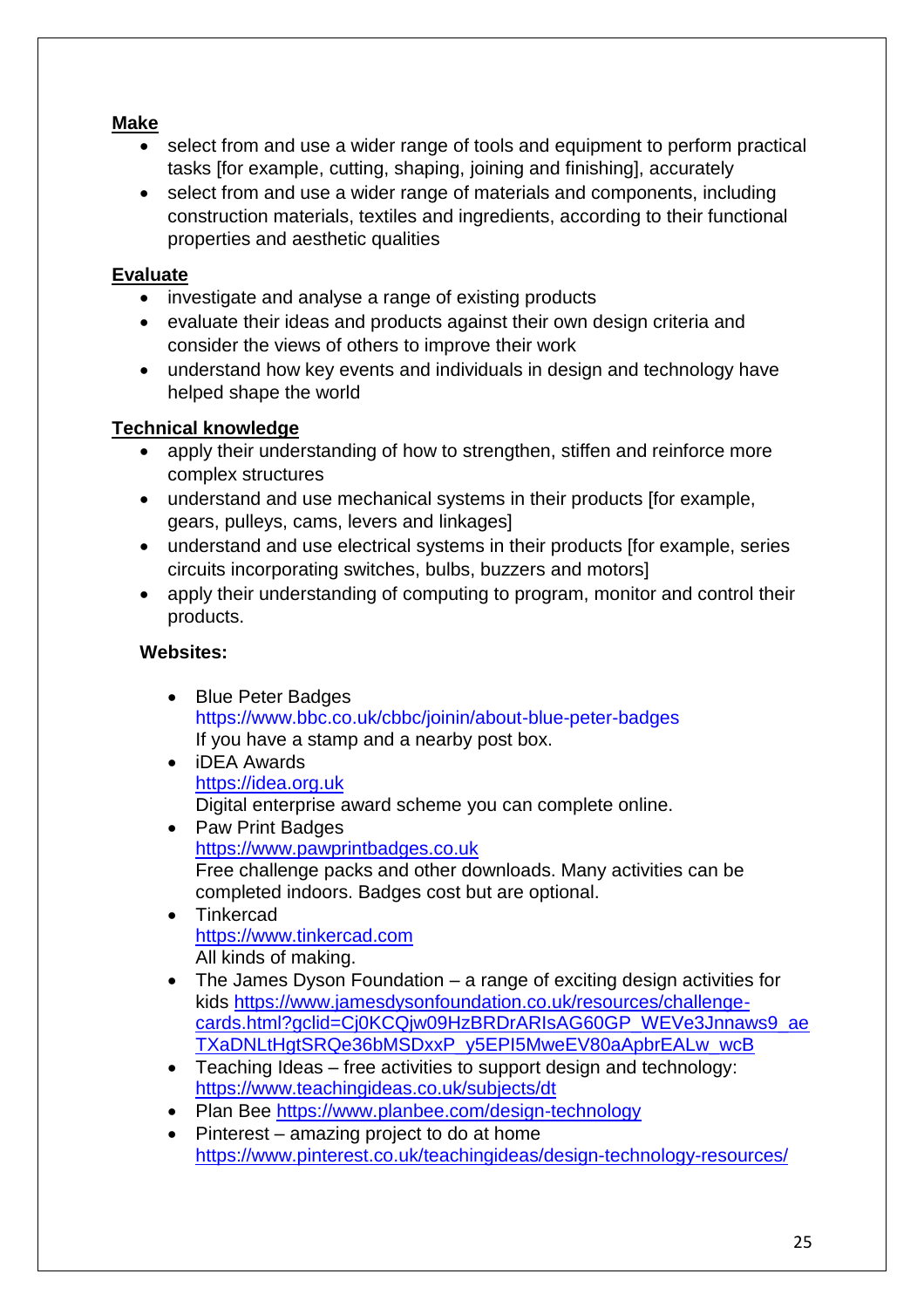- Stem exciting new Design and Technology projects [https://www.stem.org.uk/resources/collection/2897/designing-key-stage](https://www.stem.org.uk/resources/collection/2897/designing-key-stage-two)[two](https://www.stem.org.uk/resources/collection/2897/designing-key-stage-two)
- BBC free resources and project ideas [https://www.bbc.co.uk/teach/ks2](https://www.bbc.co.uk/teach/ks2-design-and-technology/zvb8hbk) [design-and-technology/zvb8hbk](https://www.bbc.co.uk/teach/ks2-design-and-technology/zvb8hbk)
- Cooking With The Kids Keep kids Busy by getting them to learn how to cook. Teach Your Kids an Awareness of Food and Cooking To Keep Them Engaged and Occupied [www.rspcaassured.org.uk/](http://www.rspcaassured.org.uk/)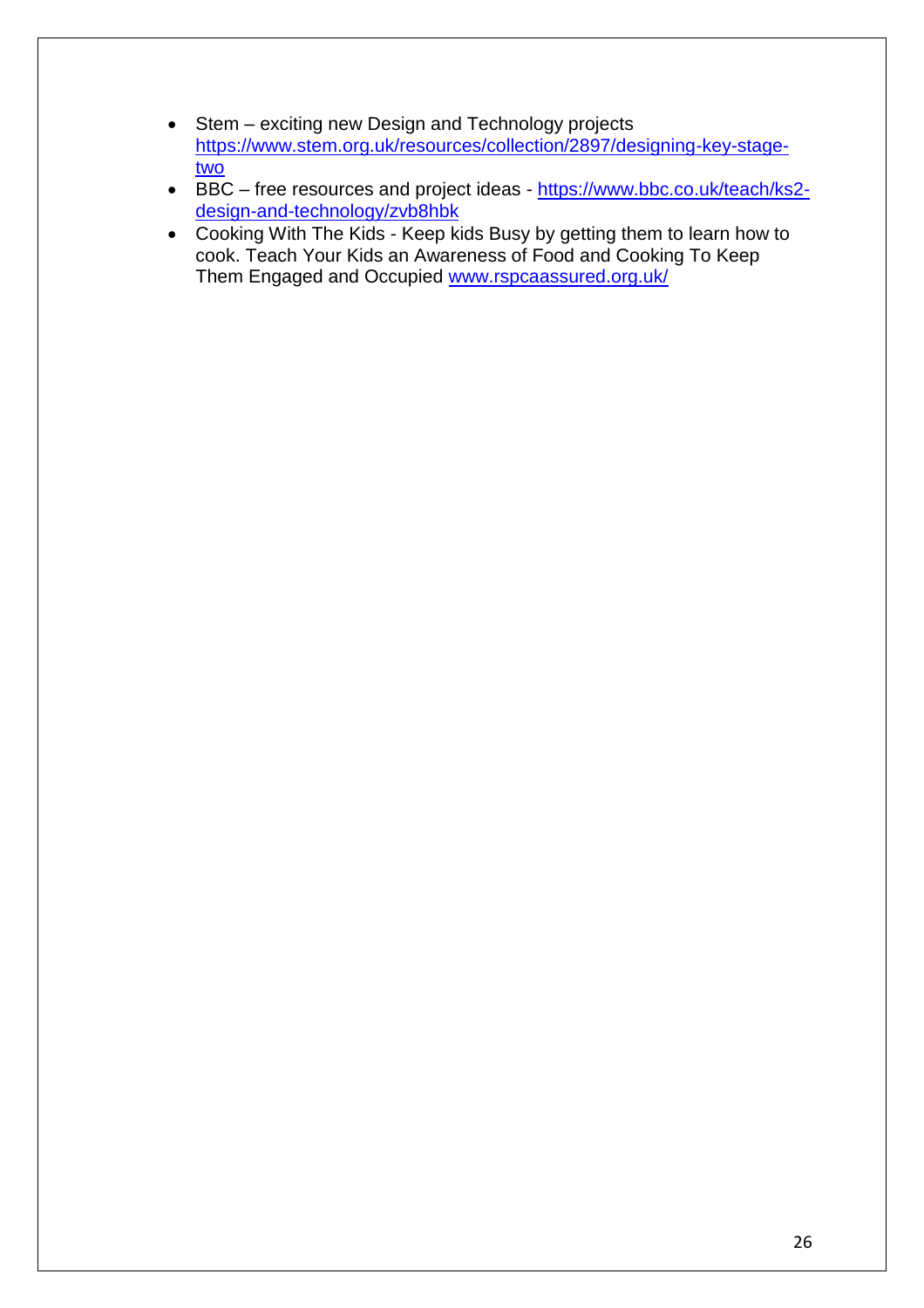## **11.Physical Education**

#### **National Curriculum orders**

#### **Key Stage 1**

Pupils should develop fundamental movement skills, become increasingly competent and confident and access a broad range of opportunities to extend their agility, balance and coordination, individually and with others. They should be able to engage in competitive (both against self and against others) and co-operative physical activities, in a range of increasingly challenging situations.

Pupils should be taught to:

- master basic movements including running, jumping, throwing and catching, as well as developing balance, agility and co-ordination, and begin to apply these in a range of activities
- participate in team games, developing simple tactics for attacking and defending
- perform dances using simple movement patterns.

## **Key Stage 2**

Pupils should continue to apply and develop a broader range of skills, learning how to use them in different ways and to link them to make actions and sequences of movement. They should enjoy communicating, collaborating and competing with each other. They should develop an understanding of how to improve in different physical activities and sports and learn how to evaluate and recognise their own success.

Pupils should be taught to:

- o use running, jumping, throwing and catching in isolation and in combination
- o play competitive games, modified where appropriate [for example, badminton, basketball, cricket, football, hockey, netball, rounders and tennis], and apply basic principles suitable for attacking and defending
- o develop flexibility, strength, technique, control and balance [for example, through athletics and gymnastics]
- o perform dances using a range of movement patterns
- $\circ$  take part in outdoor and adventurous activity challenges both individually and within a team
- $\circ$  compare their performances with previous ones and demonstrate improvement to achieve their personal best.

#### **Websites:**

- Cosmic Kids Yoga <https://www.youtube.com/user/CosmicKidsYoga/videos>
- 5 a day fitness videos <https://www.youtube.com/user/5adayTV/videos>